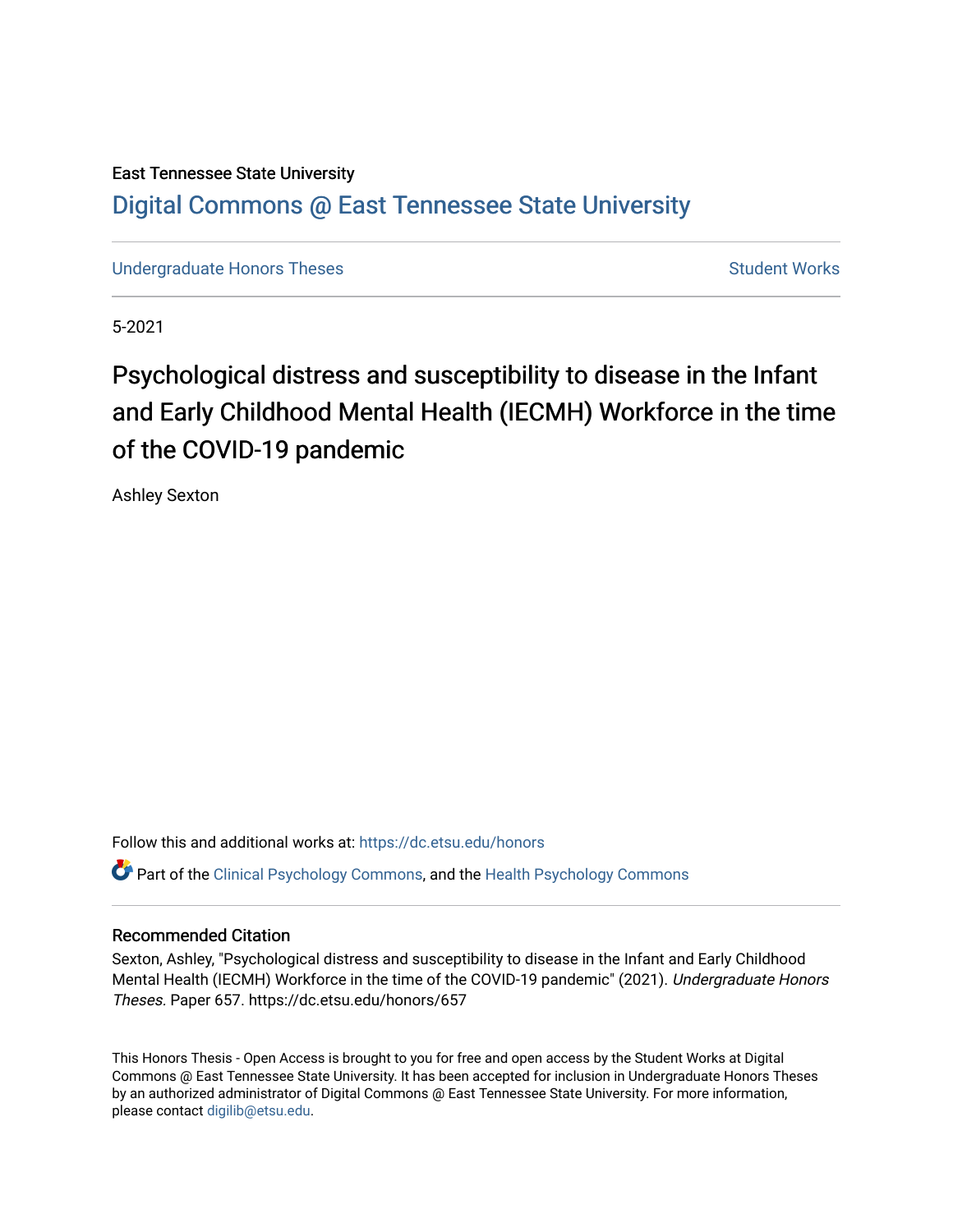Psychological distress and susceptibility to disease in the Infant and Early Childhood Mental

Health (IECMH) Workforce in the time of the COVID-19 pandemic

By

Ashley Elizabeth Sexton

An Undergraduate Thesis Submitted in Partial Fulfillment

of the requirements for the

Psychology Honors in Discipline Program

Honors College

College of Arts and Sciences

East Tennessee State University

\_\_\_\_\_\_\_\_\_\_\_\_\_\_\_\_\_\_\_\_\_\_\_\_\_\_\_\_\_\_\_\_\_\_4/19/2021\_ Ashley E. Sexton  $\theta$  / Date

Diana Morelen Dr. Diana Morelen, Thesis Mentor Date 4-19-21

 $\frac{1}{2}$  and  $\frac{1}{2}$  and  $\frac{1}{2}$  and  $\frac{1}{2}$  and  $\frac{1}{2}$  and  $\frac{1}{2}$  and  $\frac{1}{2}$  and  $\frac{1}{2}$  and  $\frac{1}{2}$  and  $\frac{1}{2}$  and  $\frac{1}{2}$  and  $\frac{1}{2}$  and  $\frac{1}{2}$  and  $\frac{1}{2}$  and  $\frac{1}{2}$  and  $\frac{1}{2}$  a 04/20/21

Dr. Jameson K. Hirsch, Reader Date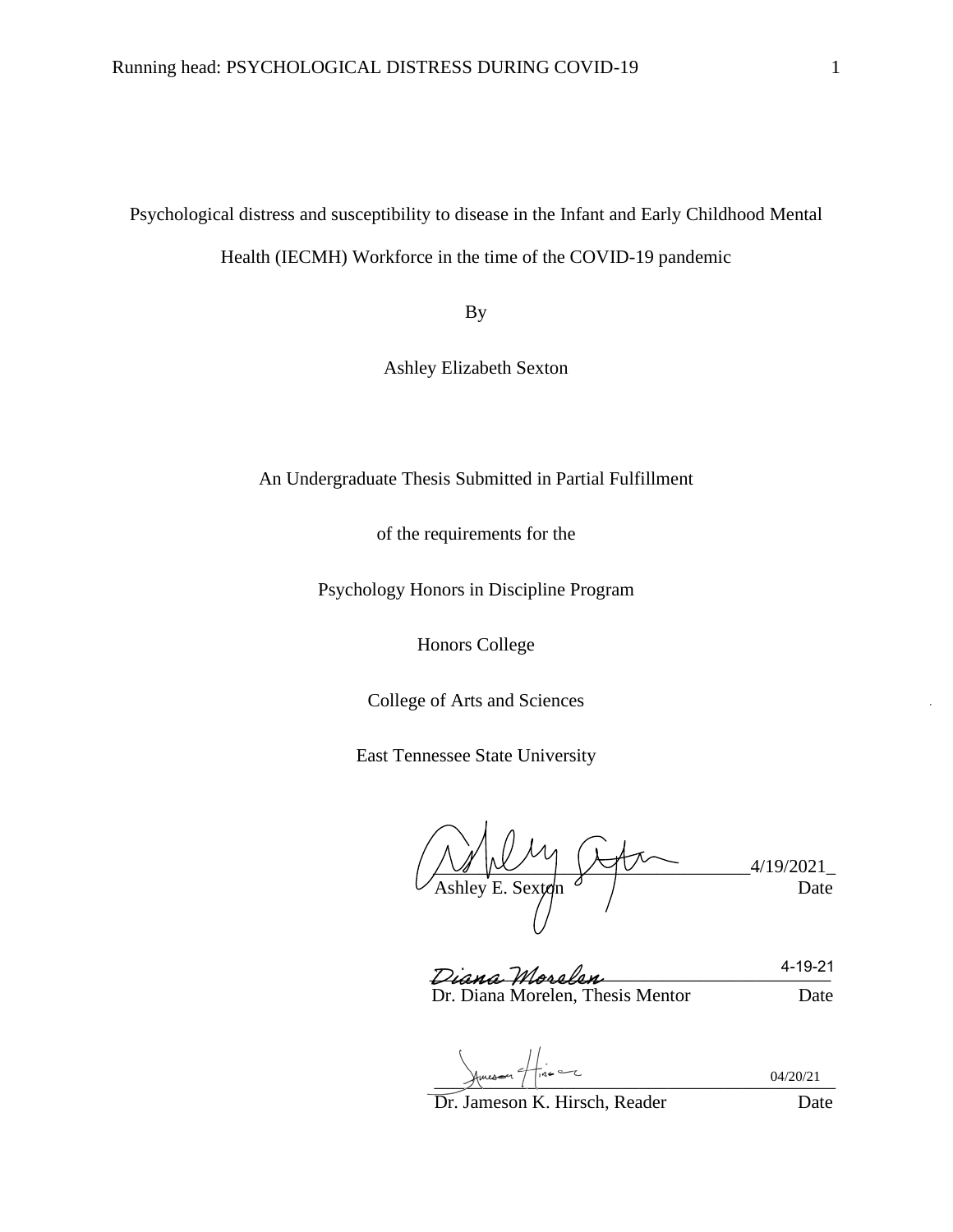### Table of Contents

| 22 |
|----|
|    |
|    |
|    |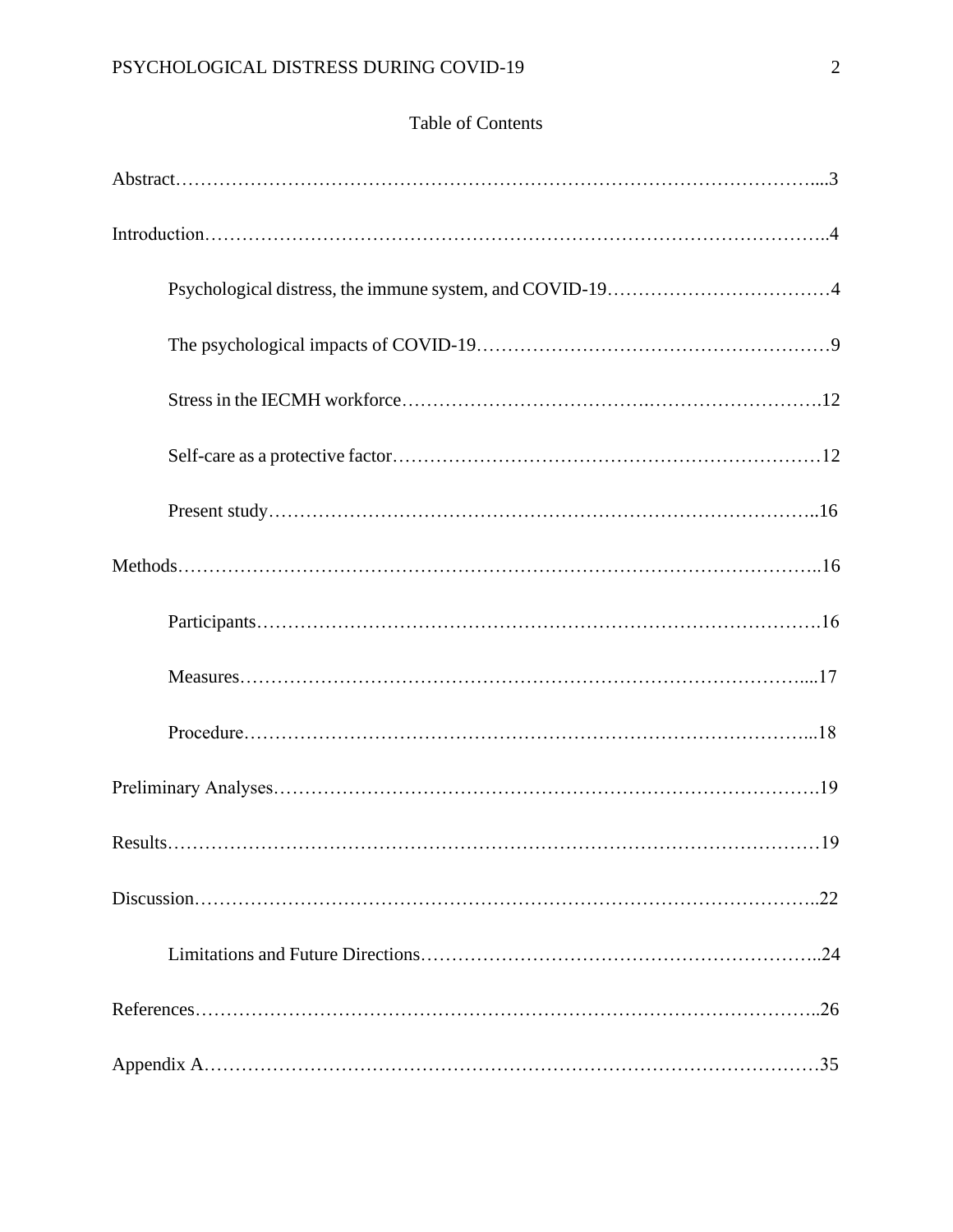#### Abstract

Chronic stress, anxiety, and depression can have many adverse effects on physical health, including immunosuppression and increased susceptibility to disease. For the last year, the world has endured sustained stress caused by the COVID-19 pandemic which has had its own impact on mental health. Stress from COVID-19 will likely have an even greater impact on the Infant and Early Childhood Mental Health (IECMH) workforce due to the stressful nature of their work. Self-care has been shown to improve overall wellbeing and act as a buffer for stress. Therefore, the current study aims to investigate if IECMH workers with clinically significant depression and/or anxiety are more susceptible to contracting COVID-19. Furthermore, this study will examine whether the utilization of self-care has an impact on perceived stress. The sample includes members of the Tennessee IECMH workforce  $(n = 121, 98\%$  female, modal age range 30-39 years) surveyed in the summer of 2020. The results indicated that self-care was significantly negatively correlated with perceived stress, and exploratory analyses were conducted to further investigate mental health during the COVID-19 pandemic. This study adds to our understanding of the effects of self-care on perceived stress and the prevalence of mental health symptoms in the IECMH workforce in the context of the COVID-19 pandemic, although it is important to continue to study the effects of self-care and its ability to mitigate negative physical and mental health outcomes, as well as the impact of COVID-19 on mental health.

*Keywords:* stress, anxiety, depression, COVID-19, IECMH workforce, self-care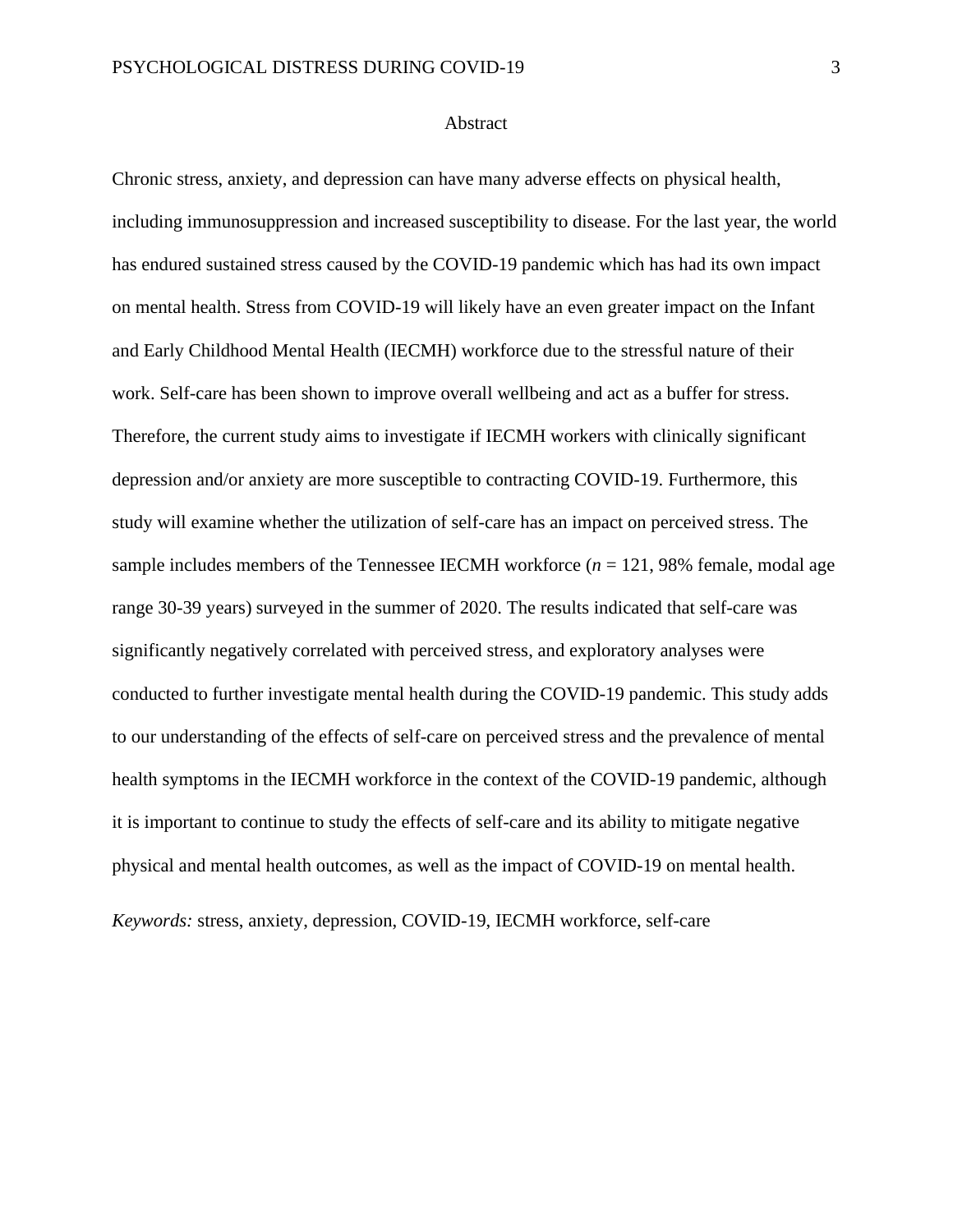#### **Introduction**

The COVID-19 pandemic has led to a plethora of changes in people's lives across the globe. Many have been laid off, experienced loss of loved ones, and experienced immense changes to their daily routines, such as mask-wearing and social-distancing. Because of these stressful circumstances, it is important for those in the field of psychology to understand how this health crisis has impacted mental health. This study seeks to explore how depression and anxiety relate to the contraction of COVID-19, as well as how perceived stress is impacted by self-care during the time of the COVID-19 pandemic.

#### **Psychological distress, the immune system, and COVID-19**

The human response to stress, also known as the fight-or-flight response, has evolved over thousands of years, from the Neanderthals fighting off cave lions and leopards to modern day humans preparing for important interviews and difficult exams. Stress is defined as the body's reaction to challenging or demanding stimuli (National Institute of Mental Health, n.d.). The body's reaction to a challenge is complex, involving the sympathetic nervous system (SNS) and the hypothalamic-pituitary-adrenal (HPA) axis (McEwen, 1998). In the face of stress, the brain activates the SNS, which leads to an increase in heart rate, blood pressure, and blood sugar levels (Harvard Health Publishing, 2020). There are two types of stressors which will be focused on for the purposes of this study: brief naturalistic stressors and chronic stressors. Brief naturalistic stressors, such as riding a rollercoaster, are considered "good stress" or eustress. Eustress briefly activates the SNS, and aids in motivation and increased alertness (Aschbacher et al., 2013). This brief activation of the SNS promotes adaptation, also known as allostasis (McEwen, 2016).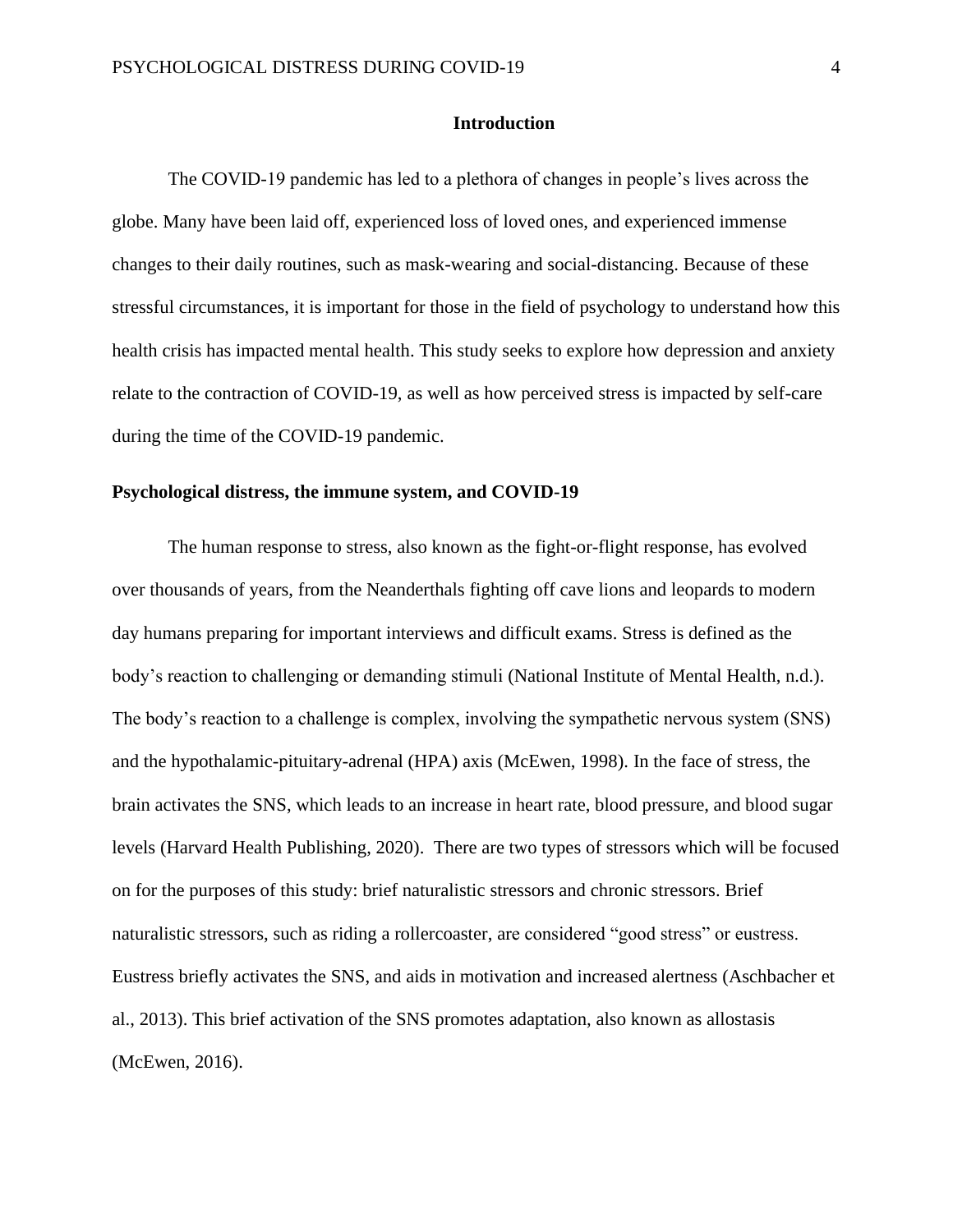Allostasis is the physiological state that promotes adaptation as a response to stressors in which the SNS sends signals for neurotransmitters, hormones, and cytokines to be released in the body (McEwen, 2016). The body adapts to stressors through allostasis in order to maintain homeostasis (McEwen, 2016). Homeostasis is an organism's ability to maintain its internal environment within set limits in which it can survive, which include internal set points for temperature, blood pH, and oxygen (McEwen, 2016). With good stress, the body is able to adapt for a short period and then return to a homeostatic state. However, if the body is still in a state of adaptation, the addition of an unpredicted stressor such as disease or environmental disaster can cause an overworking of the SNS, leading to allostatic overload (McEwen, 2016). Research has shown strong correlations between chronic stress and illness, such as cardiovascular disease, inflammation, and depleted immune function (Sumner & Gallagher, 2017). Research on adverse childhood experiences has indicated that childhood trauma and early chronic stress have been associated with lifelong mental and physical health complications (Lanius et al., 2010). Furthermore, emotional stress can lead to severe cardiovascular dysfunction (Wittstein et al., 2005). Research has also shown a relationship between cortisol and immune functioning. Dysregulated cortisol can result in weakened inflammatory control (Cohen et al., 2012). However, the body may become less responsive to cortisol with chronic increased cortisol secretion from chronic stressors, and once glucocorticoid resistance occurs, pro-inflammatory cytokine production is relatively uninhibited by the immunosuppressive actions of cortisol (Cohen et al., 2012b). Chronic stress also acts as a trigger for anxiety and depression and is associated with a heightened risk of upper respiratory infections (URIs), which is of heightened importance in relation to COVID-19, as it causes respiratory illness (Sheldon Cohen et al., 2007; World Health Organization, n.d.).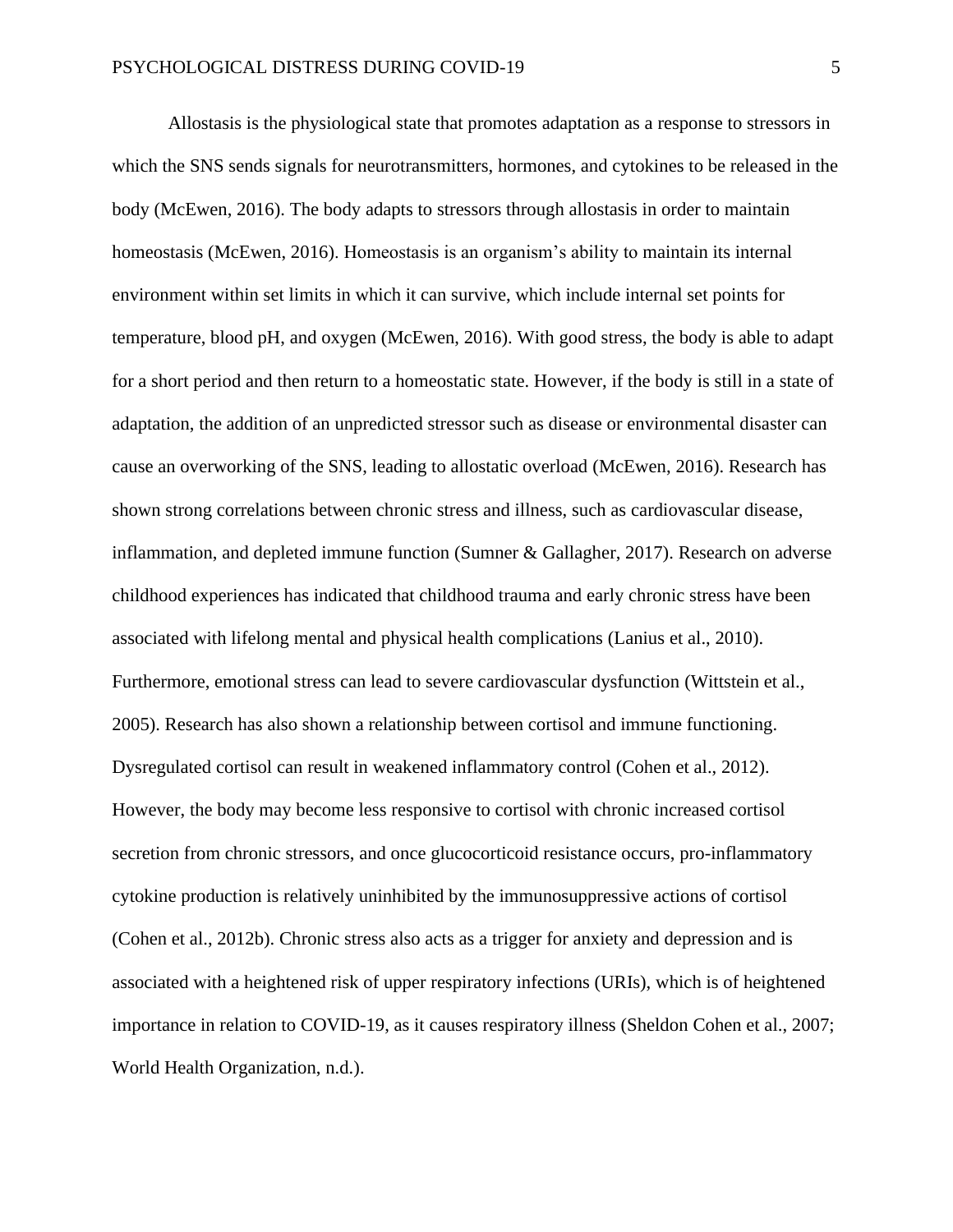Major stressful life events have been indicated as strong predictors for the onset of depression (Kendler et al., 1999). Depression is a mood disorder associated with symptoms such as depressed mood, loss of interest, feelings of worthlessness, decreased energy, concentration difficulties, changes in appetite, and suicidality (American Psychiatric Association, 2013). It is one of the most common psychiatric disorders, with nearly 1 in 4 women and 1 in 6 men experiencing major depressive episodes during their lifetime (Kessler et al., 2010). Moreover, major stressful life events have been indicated as strong predictors for the onset of depression (Kendler et al., 1999). Depression also holds a longstanding relationship with the immune system, with evidence suggesting associations between depression and HPA-axis hyperactivity, elevated cortisol levels, and neuroinflammation (Malhi & Mann, 2018; Setiawan et al., 2015). Furthermore, depressive symptoms and lack of physical activity have been correlated with increased upper respiratory tract infection symptomology (Kostka & Praczko, 2007). Therefore, the literature indicates that experiencing depression may potentially impact the immune system's ability to fight of the COVID-19 virus and increase susceptibility to respiratory illness after infection (Kostka & Praczko, 2007; Malhi & Mann, 2018; Setiawan et al., 2015).

For the past year, the world has dealt with ongoing stress caused by the COVID-19 pandemic. As such, increased stress related to COVID-19 may have serious implications for depression. Coronavirus (COVID-19) is an infectious disease produced by coronavirus 2 (SARS-CoV-2) which can cause mild to severe respiratory illness, with symptoms including fever, tiredness, aches and pains, headache, loss of taste or smell, difficulty breathing or shortness of breath, and chest pain or pressure (World Health Organization, n.d.). The COVID-19 global pandemic, which began in November 2019, is the worst medical crisis of the  $21<sup>st</sup>$  century, with over 28,000,000 cases and 500,000 deaths in the United States alone (Dong et al., 2020). In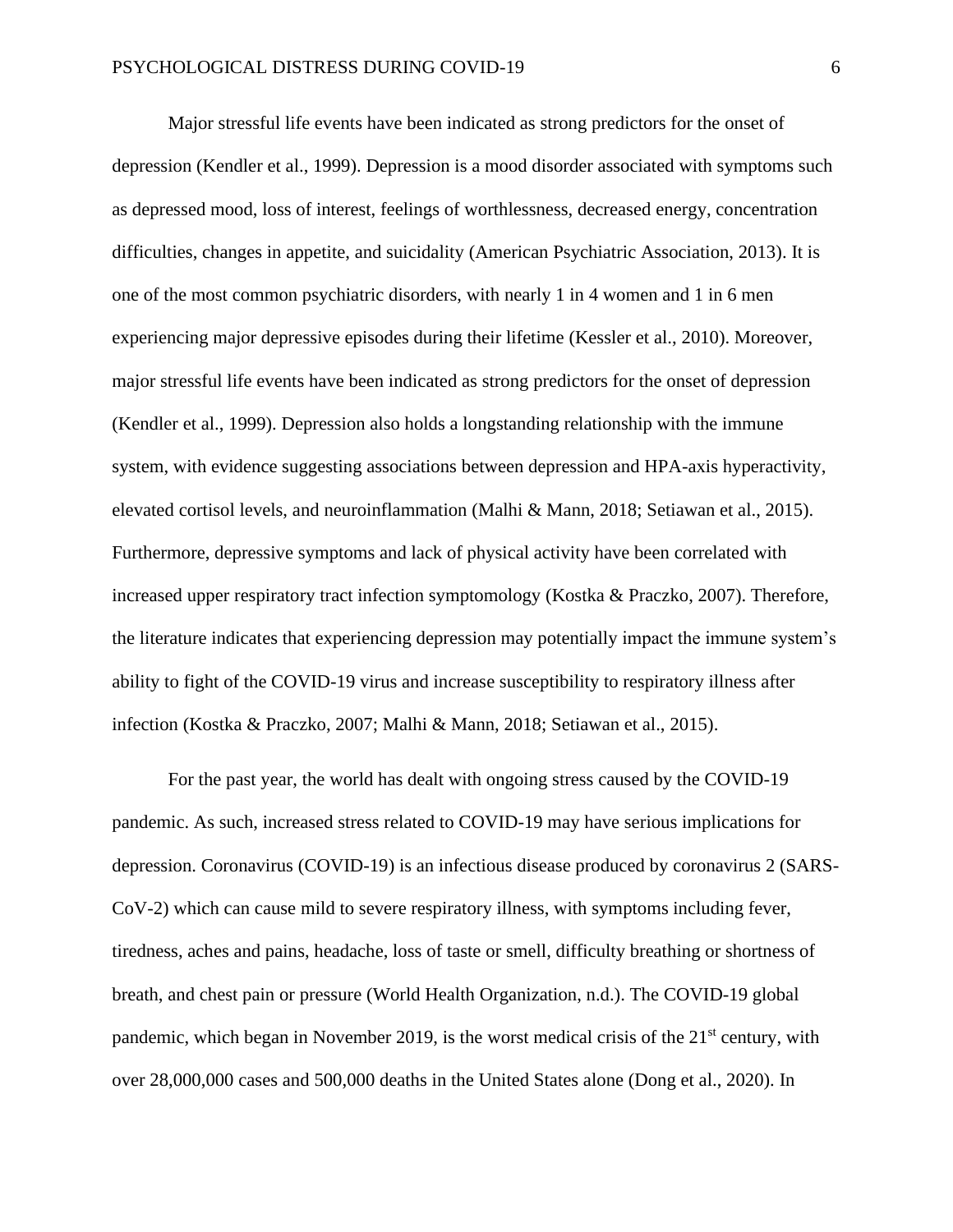efforts to slow the spread of disease, there have been several government shutdowns around the world and sustained social isolation due to social distancing guidelines and quarantines.

In the context of the ongoing COVID-19 pandemic, the relationships between life stress, depression, and immunology become even more relevant. The long-term mental health consequences of natural disasters and traumatic events appear to be substantial. For example, for Florida residents impacted by Hurricane Andrew, depression levels remained virtually unchanged from six months post-disaster and two years post-disaster (Norris et al., 1999). Some early data on the mental health consequences of COVID-19 indicate high levels of depression and anxiety in adults in the United States. One study conducted during March 2020 with a nationally representative sample of 10,368 U.S. adults examined social vulnerabilities and mental health consequences of COVID-19 (Fitzpatrick et al., 2020). The results indicated that on average, participants had clinically significant levels of depressive symptoms (Fitzpatrick et al., 2020). Therefore, it seems negative mental health outcomes associated with the COVID-19 pandemic will likely have lasting mental health effects, even after the pandemic has ended.

As depression and anxiety are often highly comorbid, and because preliminary research has indicated the prevalence of anxiety due to COVID-19, it is also imperative to explore the role of anxiety during the pandemic (Fitzpatrick et al., 2020; Härter et al., 2003). Anxiety is an emotion defined by activation of the SNS and feelings of tension and worry (Kowalski, 2000). Similar to stress, anxiety in brief durations has been shown to have performance-enhancing effects (Kowalski, 2000). However, the prolonged or chronic anxiety found in anxiety disorders has been strongly associated with chronic illness, such as hypertension, migraines, and gastrointestinal problems (Härter et al., 2003). This could create unique challenges during the COVID-19 pandemic, as headaches and gastrointestinal problems are symptoms of the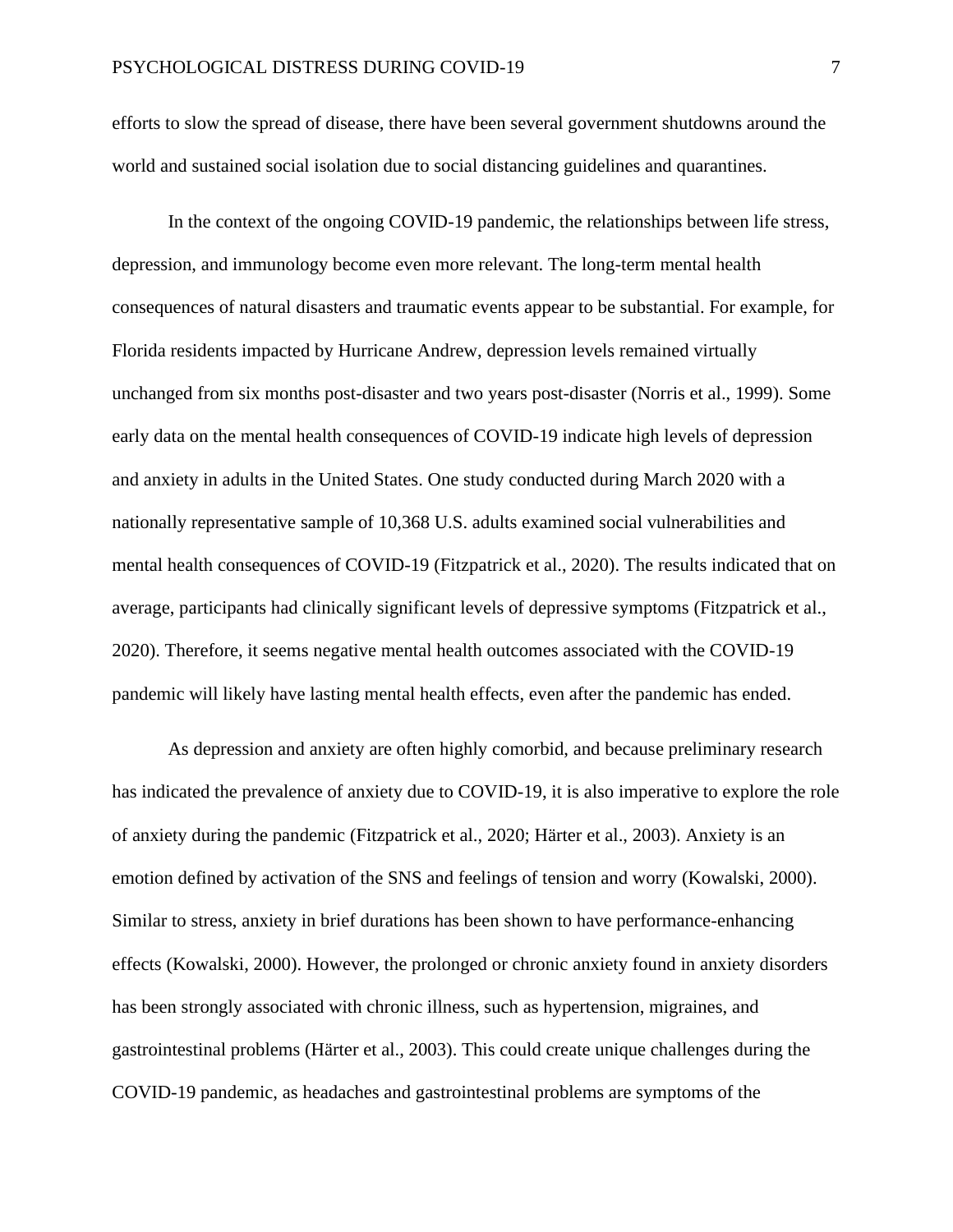coronavirus (World Health Organization, n.d.). Additionally, early data has suggested that many people feel anxious about the pandemic. In one study, more than 25% of participants reported experiencing moderate to severe anxiety symptom scores and participants reported high levels of fear on average (Fitzpatrick et al., 2020). Due to the relationship between depression and anxiety and immune health found in the literature, those diagnosed with clinical depression or anxiety may have weakened immune systems which could potentially increase the likelihood of infection with COVID-19 (Härter et al., 2003; Kostka & Praczko, 2007; Malhi & Mann, 2018; Setiawan et al., 2015).

Although it may seem logical to infer that anxiety or worry of negative health outcomes would produce preventive behaviors, studies have shown otherwise. In a systematic review of the relationship between generalized anxiety disorder (GAD) and cardiovascular function, worry was related to increased negative health outcomes (Tully et al., 2013). For example, the results of a study on racial differences in blood pressure control suggested that worry about hypertension was associated with poorer blood pressure control (Bosworth et al., 2006). Furthermore, the results of a study on worry of major disease among older African-American, Native-American, and Caucasian women indicated that worry of diseases other than breast cancer is not associated with preventative action (Wilcox et al., 2002). Due to the ever-evolving nature of the pandemic, the public has depended on the media to provide accurate and current information to advise them on health protective behaviors. The results of one study suggested that media exposure to COVID-19 leads to increased anxiety and heightened stress responses (Garfin et al., 2020). This continuous overload of stress and anxiety could lead to serious mental and physical health complications in the future (Härter et al., 2003; Lanius et al., 2010; Norris et al., 1999).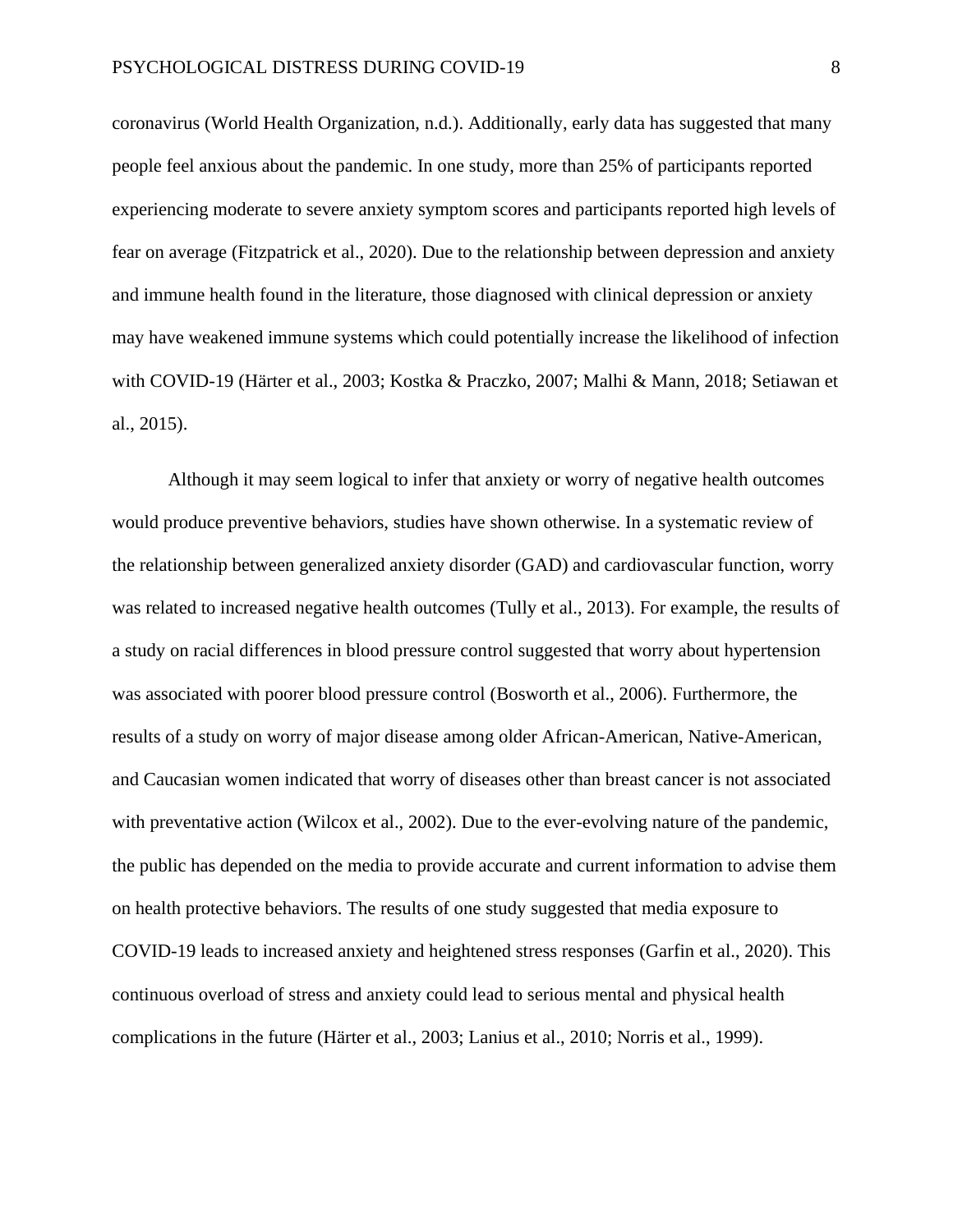#### **The psychological impacts of COVID-19**

It is also important to recognize the potential effects the COVID-19 pandemic may have on mental health. The COVID-19 pandemic may be especially damaging to mental health because it is both long term and widespread with uncertainty as to its end (Gruber et al., 2020). It is also particularly harmful because it severely disrupts daily routines and has caused and will lead to loss of resources in the present and the future (Gruber et al., 2020). One of the biggest concerns since the start of the pandemic has been unemployment. In the United States, the unemployment rate reached unprecedented levels, peaking at 14.8% in April 2020 (Falk et al., 2021). The results of a meta-analytic investigation on the effects of unemployment on mental health suggested that the prevalence of psychological problems is more than double among unemployed individuals compared to employed individuals (Paul & Moser, 2009). Furthermore, unemployed persons exhibit significantly higher levels of distress, depression, anxiety, and psychosomatic symptoms as well as significantly lower levels of subjective wellbeing and selfesteem (Paul & Moser, 2009). The damaging psychological effects of unemployment will therefore likely compound with the existing stress of the virus.

During a health crisis such as COVID-19 where ambiguity is high, appraisals of threat can be heightened. In a study about H1N1, the results indicated that people with low tolerance to uncertainty would be likely to experience high levels of anxiety due to a viral threat (Taha et al., 2014). Furthermore, risk of the spread of misinformation is likely to increase during crisis events. The findings of one study on rumor exposure during a campus lockdown indicated that irregular updates from official channels during crisis events leads to feelings of helplessness and loss of situational control, which leads to increased illusory pattern perceptions (Jones et al., 2017). This pathway in combination with inhibited executive functioning due to situational stress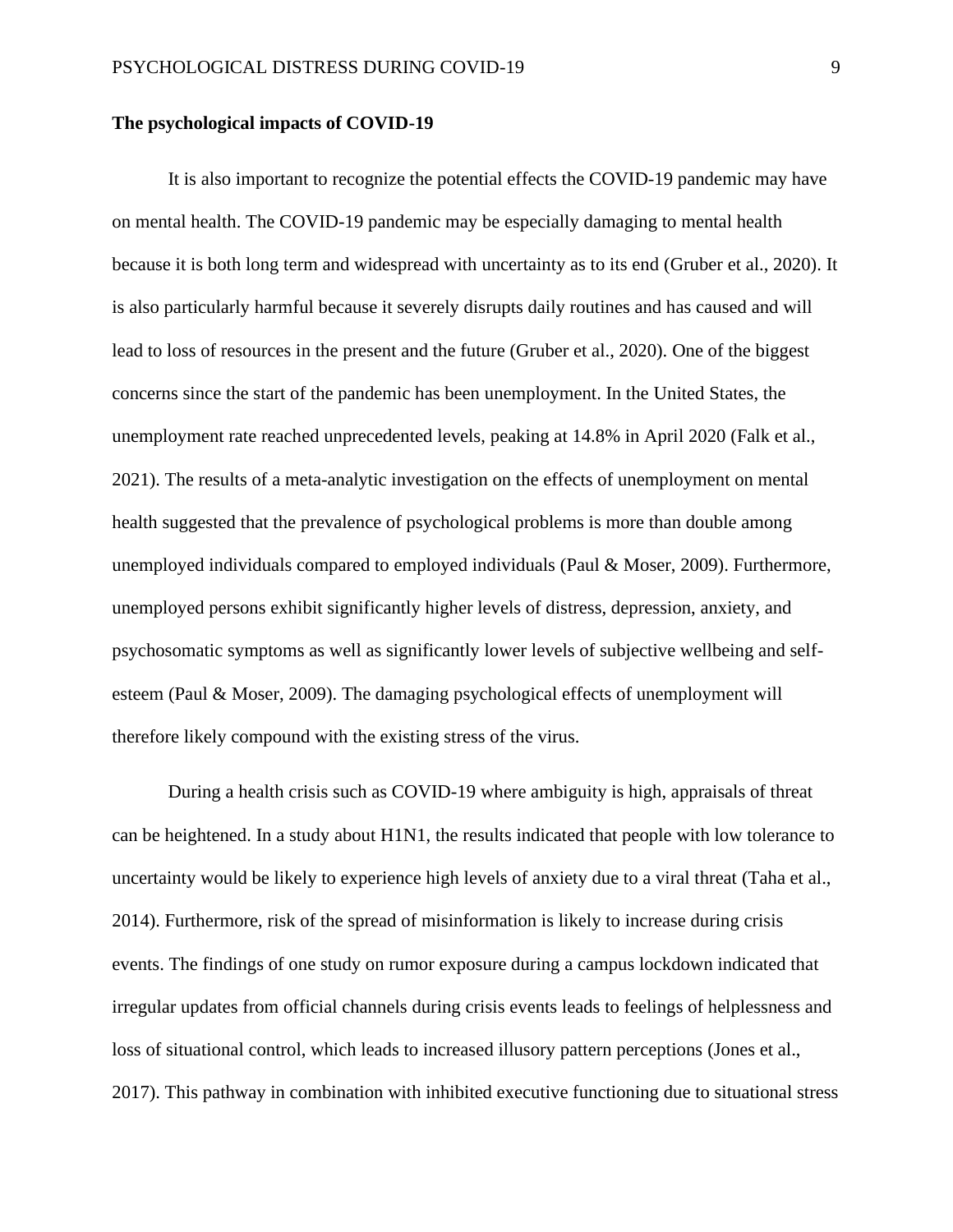diminish one's ability to scrutinize the validity of information, such as that found in social media content (Jones et al., 2017). Without timely updates from trusted sources, stress responses may be provoked, public fears may intensify, and rumors are likely to be fueled (Garfin et al., 2020). Therefore, the influence of rumor exposure likely plays a role in the psychological response to the COVID-19 pandemic. Although regular updates are important for diminishing the spread of misinformation and situational stress, too much media exposure can negatively impact mental health. For example, a study which examined acute stress following the Boston Marathon bombings reported that those who interacted with media coverage for six hours or more per day during the week succeeding the Boston Marathon bombings were nine times more likely to indicate experiencing high acute stress than those engaging in minimal media exposure (Holman et al., 2014). The sustained stress caused by COVID-19 due to grief, social distancing measures, and ongoing ambiguity related to the pandemic will likely greatly impact mental health in the present and in the future (Gruber et al., 2020).

Research on the effects of the COVID-19 pandemic on mental health in the United States is ongoing, but researchers in China have made some initial discoveries. The findings of a study on psychological responses during COVID-19 on the general population in China with 1210 participants conducted in early 2020 demonstrate that 53.8% of respondents rated the psychological impact of the COVID-19 pandemic as moderate to severe, 28.8% of respondents reported moderate to severe anxiety symptoms, 16.5% of respondents reported moderate to severe depressive symptoms, and 8.1% reported moderate to severe stress levels (Wang et al., 2020). Furthermore, of the study participants, 84.7% spent 20-24 hours per day at home, and over 70% worried about family members contracting the virus (Wang et al., 2020). These results emphasize how social isolation, stress, anxiety, and depression are already becoming significant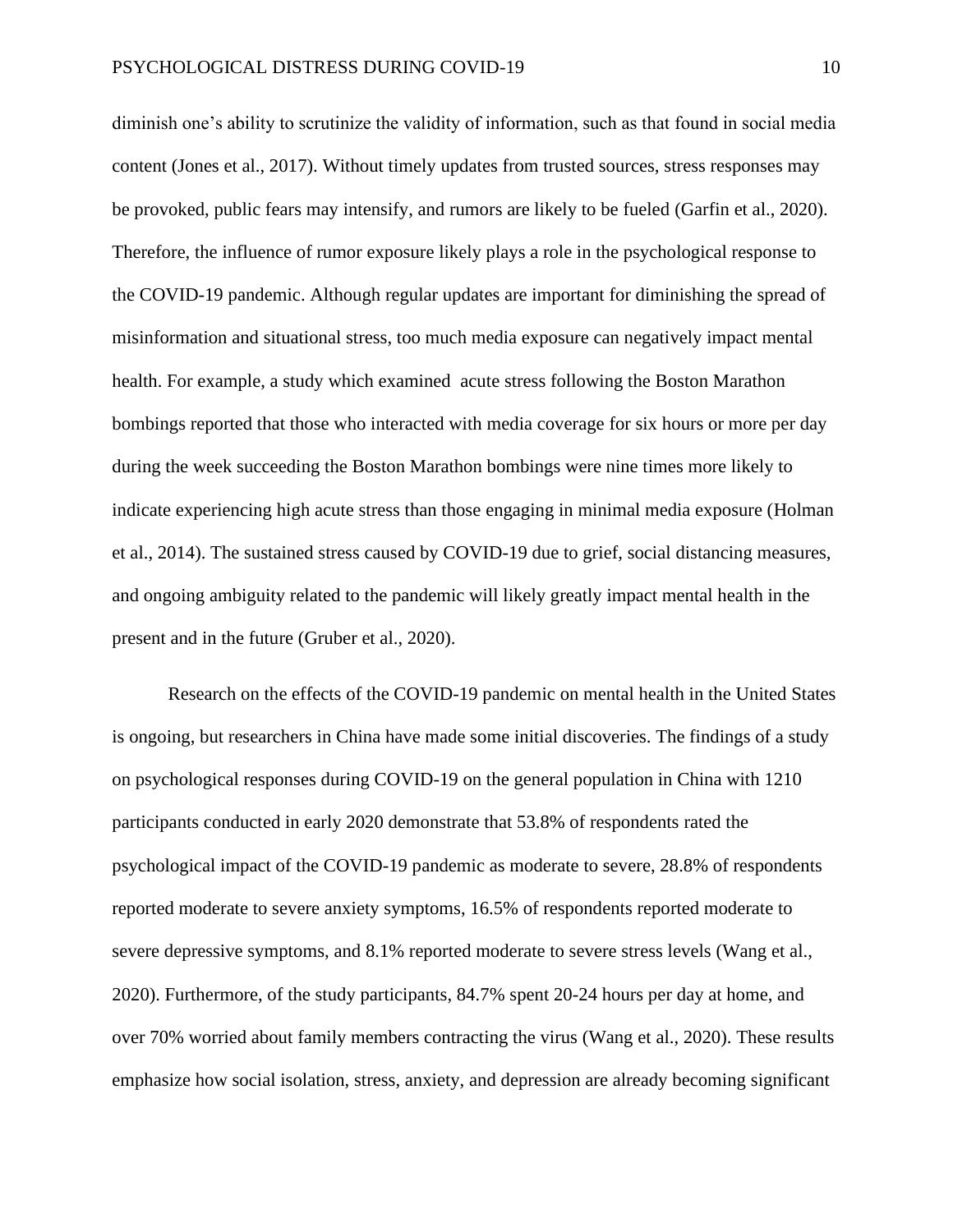consequences of the pandemic. Thus, it is important to work to understand how these unique social and health consequences impact the immune system and susceptibility to illness from COVID-19 infection.

As research in China has shown, many people are spending sustained periods at home (Wang et al., 2020). Due to social distancing guidelines and quarantines, many people are experiencing social isolation and possibly loneliness. Research has indicated that there are negative physical and mental health outcomes from loneliness. For instance, loneliness has been positively associated with suicidal ideation (Stravynski & Boyer, 2001). Specifically, loneliness may heighten the strength of the relationship between poor problem-solving and suicidal behaviors (Hirsch et al., 2012). Thus, it appears that the COVID-19 pandemic continues to create a climate that is damaging to mental health, which could in-turn have negative effects for immune health.

While the COVID-19 pandemic has changed numerous aspects of daily life for all people, healthcare and other related professionals have faced the unique challenge of adapting services to meet ongoing needs during the pandemic. The Infant and Early Childhood Mental Health (IECMH) field has endured such extraordinary challenges. IECMH is a field focused on the development of children from birth to 5 years old, including forming healthy adult and peer relationships and developing the capacity to experience, manage, and express emotions (ZERO TO THREE, 2017). The term IECMH describes a continuum of services and supports with the goal of promoting healthy development and preventing and treating mental health problems of young children and their families (ZERO TO THREE, 2017). Many IECMH workers conduct regular home visits with families to support caretakers and their children (ZERO TO THREE, 2017). A family may be connected to these services via pediatric settings, homeless shelters,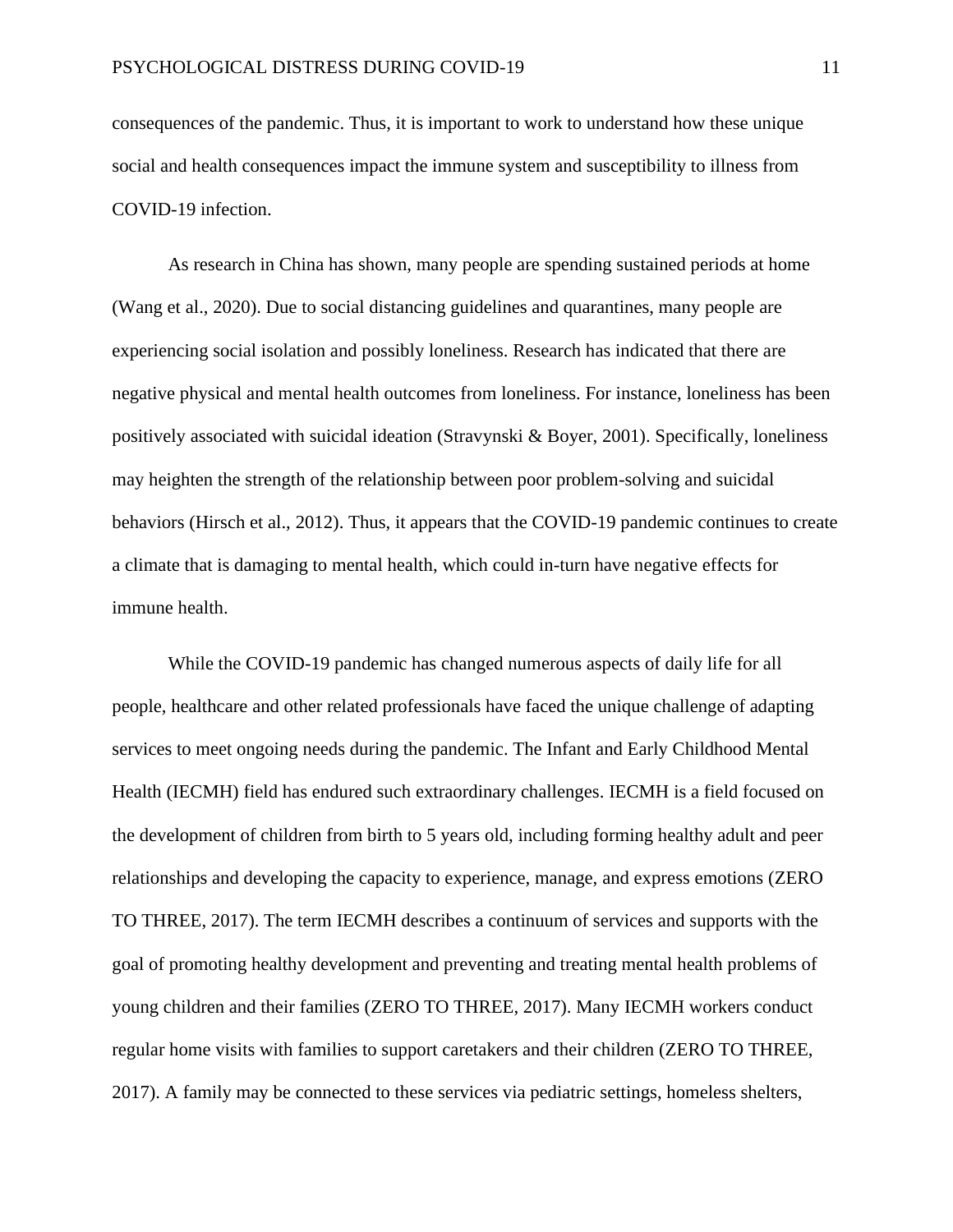child welfare programs, educational settings, or other settings which mental health concerns may be addressed (ZERO TO THREE, 2017). Due to the nature of their work, many IECMH professionals experience elevated stress levels, which is likely compounded by COVID-related stress (Gatti et al., 2011; Johnco et al., 2014; Martin et al., 2020).

#### **Stress in the IECMH workforce**

There are many distinctive facets of the IECMH field, such as low compensation and emotionally challenging work, which contribute to higher stress (Johnco et al., 2014). Workrelated stress also impacts the personal lives of IECMH workers, in part due to chronic exposure to strong emotional experiences and increased exposure to trauma and community violence (Gatti et al., 2011). Furthermore, many IECMH workers are likely struggling with managing numerous priorities in a limited time frame, experiencing professional isolation, heavy workloads and staff turnover, and an unhealthy work culture based on self-sacrifice (Martin et al., 2020). The emotionally laden work that IECMH workers perform with vulnerable populations is highly stressful, and as stated previously, research indicates that stress is related to weakened immune health (Sheldon Cohen et al., 2012; Sumner & Gallagher, 2017; Wittstein et al., 2005). Therefore, it is important to consider the risk for weakened immune health in the IECMH workforce in the context of COVID-19.

#### **Self-Care as a protective factor**

Self-care is generally defined as any activity with the goal of improving one's health and well-being, including activities such as meditation and exercise, and is associated with improved wellbeing (Coster & Schwebel, 1997; Richards et al., 2010). There are two central aims of selfcare: promote positive outcomes and limit negative outcomes (Butler et al., 2019). There are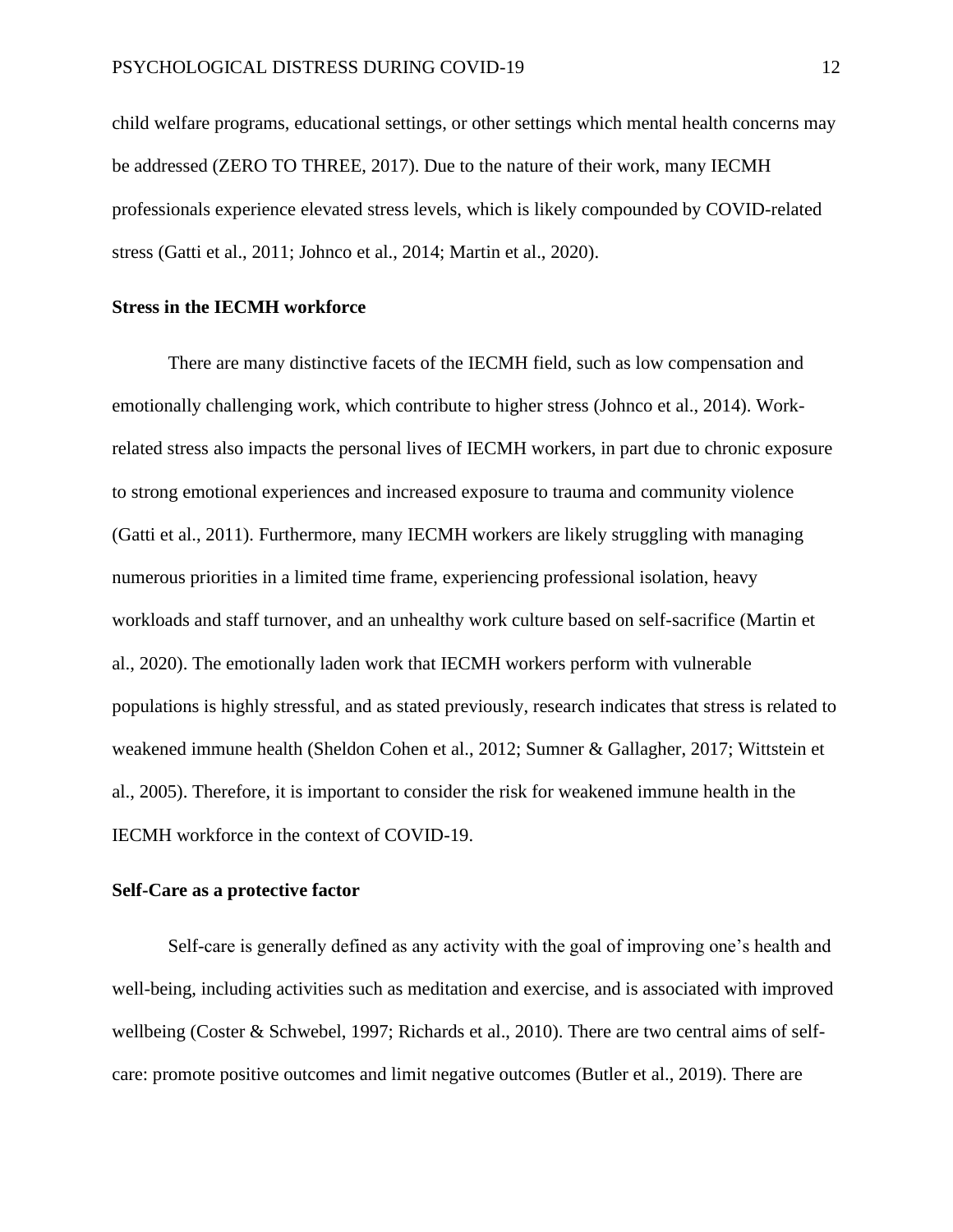different types of self-care, including professional and personal self-care. The purpose of professional self-care is "to manage or prevent work-related stress and stressors, reduce the risk or mitigate the effects of burnout and other workplace hazards, and increase work performance and satisfaction" (Butler et al., 2019, p. 110) Further, Lee and Miller (2013) described professional self-care as focused on promoting purposeful, effective, and appropriate engagement in the professional role while maintaining one's overall health and wellbeing, while personal self-care is centered around practicing purposeful exercises which promote holistic health and wellbeing of the self.

Self-care has been associated with improvements in mental health. One study found that students in graduate training for counseling psychology who participated in a mindfulness-based stress reduction program reported significant declines in perceived stress, state and trait anxiety, and negative affect compared to cohort controls (Shapiro et al., 2007). Furthermore, research has suggested that self-care may act as a protective factor against negative mental health outcomes. A study of U.S. medical students found that self-care may help buffer the inverse relationship between perceived stress and quality of life (Ayala et al., 2018). Additionally, the results of a study on self-care in clinical psychology graduate training also suggested that self-care can act as a buffer against the effects of stress on overall wellbeing (Zahniser et al., 2017).

Practicing self-care is of significant importance for the IECMH workforce, as engaging is self-care behaviors has been associated with decreased burnout and compassion fatigue, as well as increased compassion satisfaction and perceptions of personal accomplishment (Alkema et al., 2008; Hricova et al., 2020). Use of self-care appears to predict less burnout and greater life satisfaction mainly through stress reduction (Rupert & Dorociak, 2019). However, practicing self-care proactively is more effective than doing so only during times of distress (Rupert  $\&$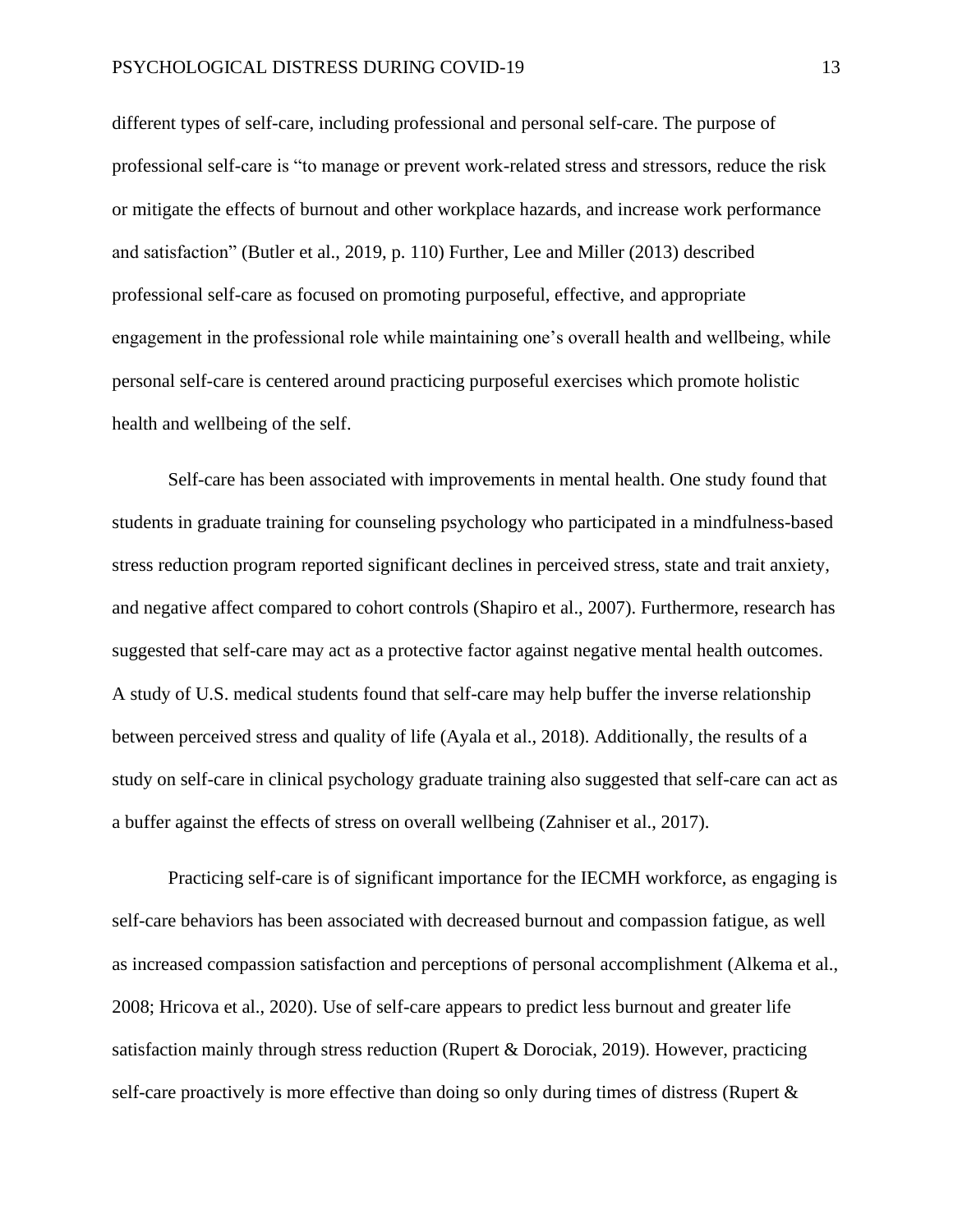Dorociak, 2019). Of note, self-care related to life balance, cognitive awareness, and daily balance are considered especially for the professional and personal functioning of psychologists (Rupert & Dorociak, 2019). Because time constraints are often reported as boundaries to self-care, it is also important to emphasize self-care practices which require minimal time (Martin et al., 2020). Furthermore, it is essential to create boundaries between the professional use of self and practices of personal self-care in order to create a healthy work life and personal life balance (Lee & Miller, 2013). It is crucial to recognize the interconnected relationship of personal and professional self-care, as engaging in personal self-care benefits the practice of professional selfcare, and vice versa (Lee & Miller, 2013). Furthermore, engaging in personal self-care is necessary in order to practice professional self-care, and the lack of engagement in professional self-care would likely hinder personal self-care engagement (Lee & Miller, 2013).

Although professionals within the mental health field experience many barriers to selfcare, as well as stressful work environments, high risk of burnout, and compassion fatigue, employers seem to understand the importance of self-care. This is exemplified by the fact that many mental health professionals have reported self-care being promoted by their organizations (Martin et al., 2020). Creating a supportive work environment is something within the mental health field that can be controlled, and research has indicated that those in administrative roles view this as a priority (Martin et al., 2020). As time constraints are a running theme throughout mental health work, it is also important for organizations to implement practices which provide essential breaks from the stress caused by work (Martin et al., 2020). This highlights the important role that supervisors should perform as facilitators and advocates of healthy self-care practices within both personal and professional spheres (Martin et al., 2020). These considerations are all especially important during these times, as research has shown high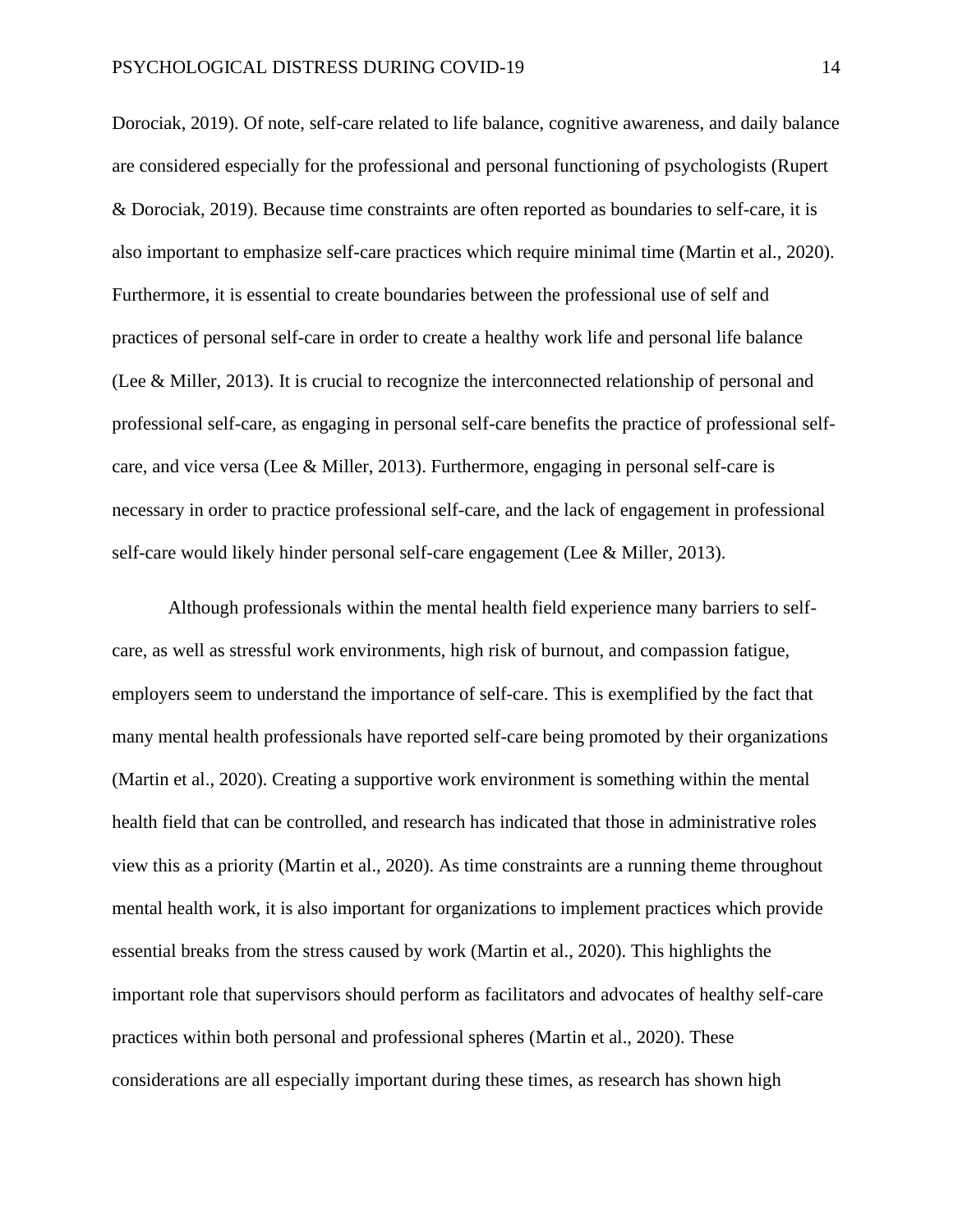prevalence of negative mental health outcomes due to the COVID-19 pandemic (Wang et al., 2020). Workers in the IECMH field will endure unique difficulty during the pandemic, as their work is already highly stressful and the stress from the pandemic will likely compound with their existing stress (Gatti et al., 2011; Johnco et al., 2014; Martin et al., 2020). Therefore, it is important to explore this population and their mental health in particular during COVID-19.

The coronavirus pandemic has led to global concern of physical and mental health due to its unpredictable and highly stressful nature. Because the pandemic is ongoing, it may be a cause for chronic stress, which causes wear and tear on the body and may lead to an overextension of the immune system (McEwen, 2016). Research indicates that stress may act as a trigger for anxiety and depression, which are also two of the most common psychological disorders (Baxter et al., 2012; Sheldon Cohen et al., 2007; Kessler et al., 2010). Furthermore, both anxiety and depression have been associated with chronic illness and other negative health outcomes (Härter et al., 2003; Malhi & Mann, 2018; Setiawan et al., 2015). The impact of COVID-19 is likely to be even more substantial for IECMH workers, as their work is already highly stressful, with high rates of stress negative psychological outcomes (Gatti et al., 2011; Johnco et al., 2014; Martin et al., 2020). However, the utilization of self-care has been associated with positive mental health outcomes and has been shown to act as a buffer for the effects of perceived stress on quality of life (Ayala et al., 2018; Shapiro et al., 2007; Zahniser et al., 2017). Research has also shown that the use of self-care is associated with positive outcomes for mental health professionals, including increasing compassion satisfaction and perceptions of personal accomplishment (Alkema et al., 2008; Hricova et al., 2020). Therefore, it is essential to investigate how mental health symptomology (i.e., depression, anxiety) relates to one's susceptibility to contracting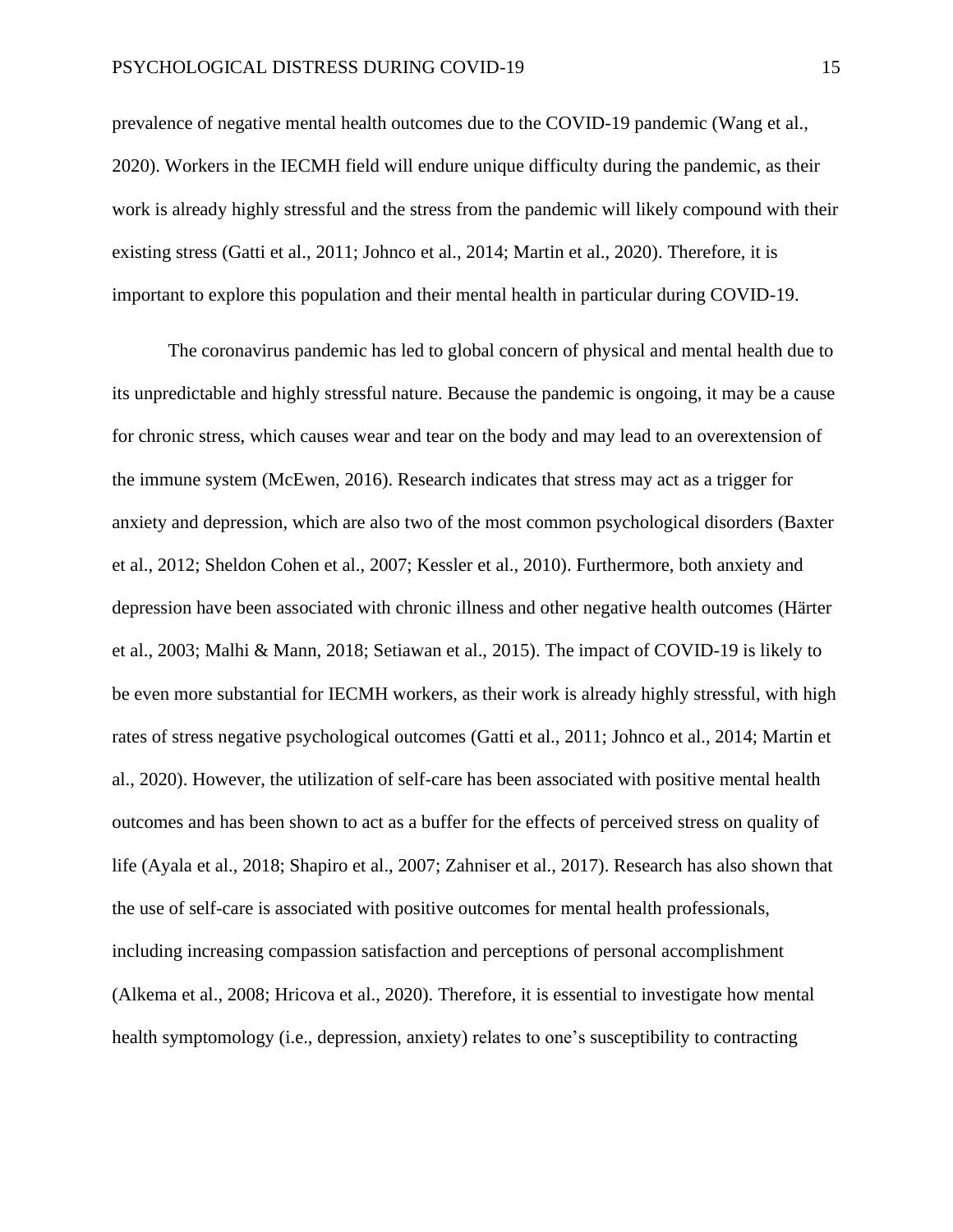COVID-19. Further, it is important to explore the how the utilization of self-care relates to mental health outcomes in the IECMH workforce in the context of the COVID-19 pandemic.

#### **Present Study**

We examined the relation between COVID-19 and mental health symptoms, as well as the relation between perceived stress and self-care, in the IECMH workforce within the state of Tennessee. The primary research hypotheses are as follows: (H1) It is hypothesized that IECMH workers with clinically significant levels of depression or anxiety will be more likely to contract COVID-19 than those without clinically significant levels of depression/anxiety. (H2) Utilization of self-care will be associated with lower levels of perceived stress in IECMH workers.

#### **Methods**

#### **Participants**

The sample was comprised of 123 participants from the IECMH workforce. Most participants, 98% ( $n = 121$ ) were female, and ages ranged from 18 to 69 years of age with a median age range of 40 to 49 years of age. Of the baseline sample, 81.1% (*n* = 99) of the sample identified as White (Caucasian/European American), 12.3% (*n* = 15) as Black or African American, 2.5% (*n* = 3) as Latino/a or Latin America, 1.6% (*n* = 2) as Multi-ethnic, 0.8% (*n* = 1) as Asian or Pacific Islander, and 1.6% (*n* = 2) preferred not to answer. Years of experience in the IECMH field ranged from 0 to 42 years, with a median of 13.61 years  $(SD = 10.88)$ . Participants were allowed to indicate multiple sectors to capture their profession and the results were quite varied:  $24\%$  ( $n = 30$ ) home visiting and at least one other indication (e.g., child welfare, family advocacy, early intervention), 23% ( $n = 29$ ) home visiting, 11% ( $n = 13$ ) child care, 10% ( $n =$ 12) early intervention, 8% ( $n = 10$ ) child care and at least one other indication (e.g., child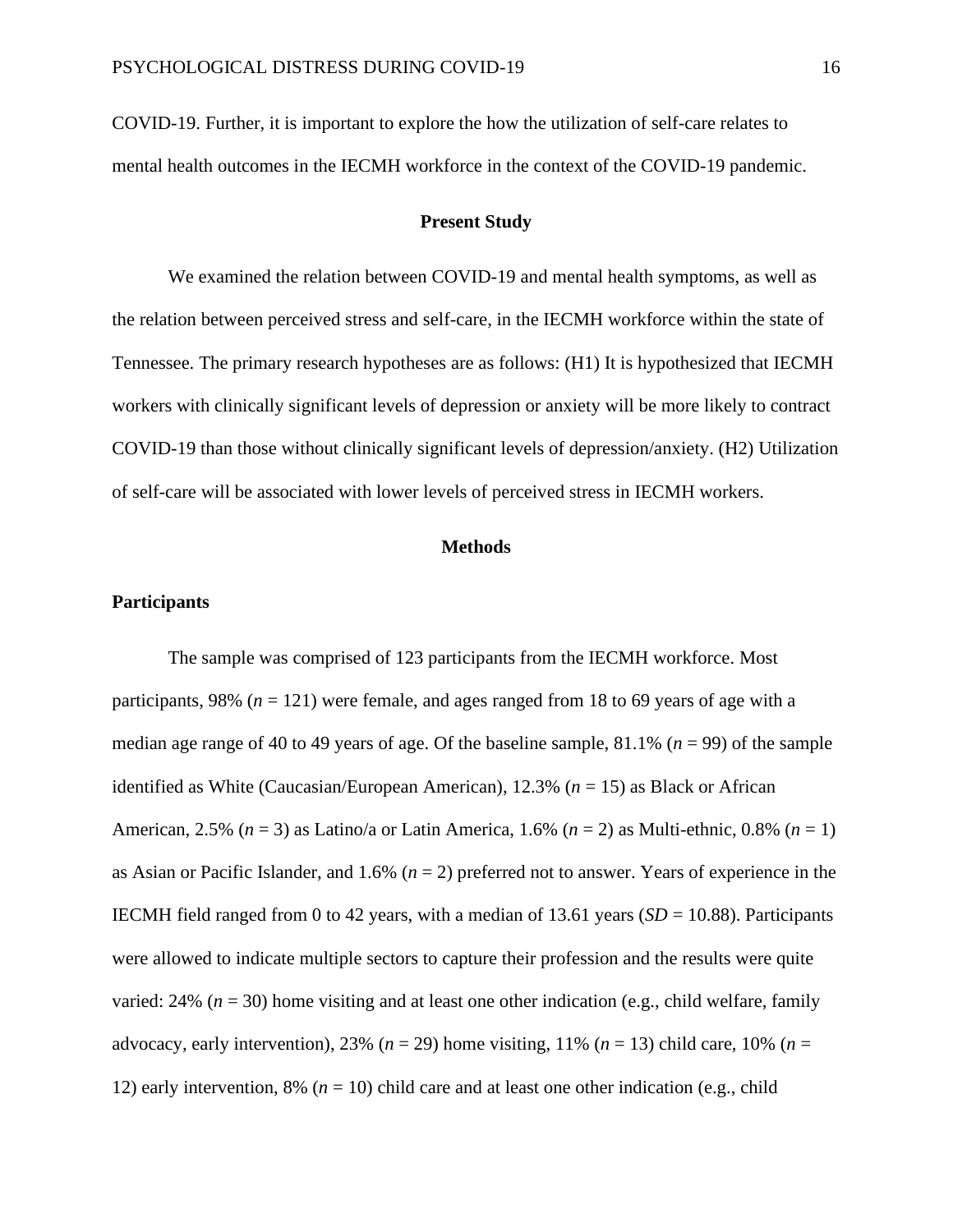welfare, early education), 6% ( $n = 8$ ) health, 5% ( $n = 6$ ) early education, 3% ( $n = 4$ ) child welfare, 2% (*n* = 2) child advocacy, 2% (*n* = 2) Early Head Start/Head Start, 1% (*n* = 1) higher education, 1% ( $n = 1$ ) speech and language pathology, and 4% ( $n = 5$ ) other.

#### **Measures**

**Perceived Stress Scale.** The Perceived Stress Scale (PSS) is a 10-item measure which was used to assess overall COVID-19 stress. Participants are asked to report on how often they felt stressed in the past 30 days using a 4-point Likert scale rated from 0 (Never) to 4 (Very Often). An example item is "In the last month, how often have you been able to control irritations in your life?" The PSS has been shown to have good reliability and validity in samples of college students (Sheldon Cohen et al., 1983). In the present study, the internal consistency was good ( $\alpha = .873$ ).

**Generalized anxiety***.* The General Anxiety Disorder-7 (GAD-7) is a 7-item measure used to assess anxiety symptoms. Participants are asked to report on their anxiety symptoms in the past 14 days using a 4-point Likert scale rated from 0 (*Not at all*) to 3 (*Nearly every day*). Higher scores are indicative of higher anxiety symptomology. An example item is "Becoming easily annoyed or irritable." The GAD-7 has exhibited good reliability and validity in a sample of adult patients of primary care clinics (Spitzer et al., 2006). In the present study, the internal reliability was excellent ( $\alpha$  = .913). The cutoff score of 10 or greater was used to determined participants with clinical levels of anxiety (Spitzer et al., 2006).

**Depression***.* The Center for Epidemiologic Studies Depression Scale (CES-D) is a 20 item measure used to assess depressive symptoms. Participants are asked to report on their depressive symptoms in the past 7 days using a 4-point Likert scale rated from 1 (Rarely or none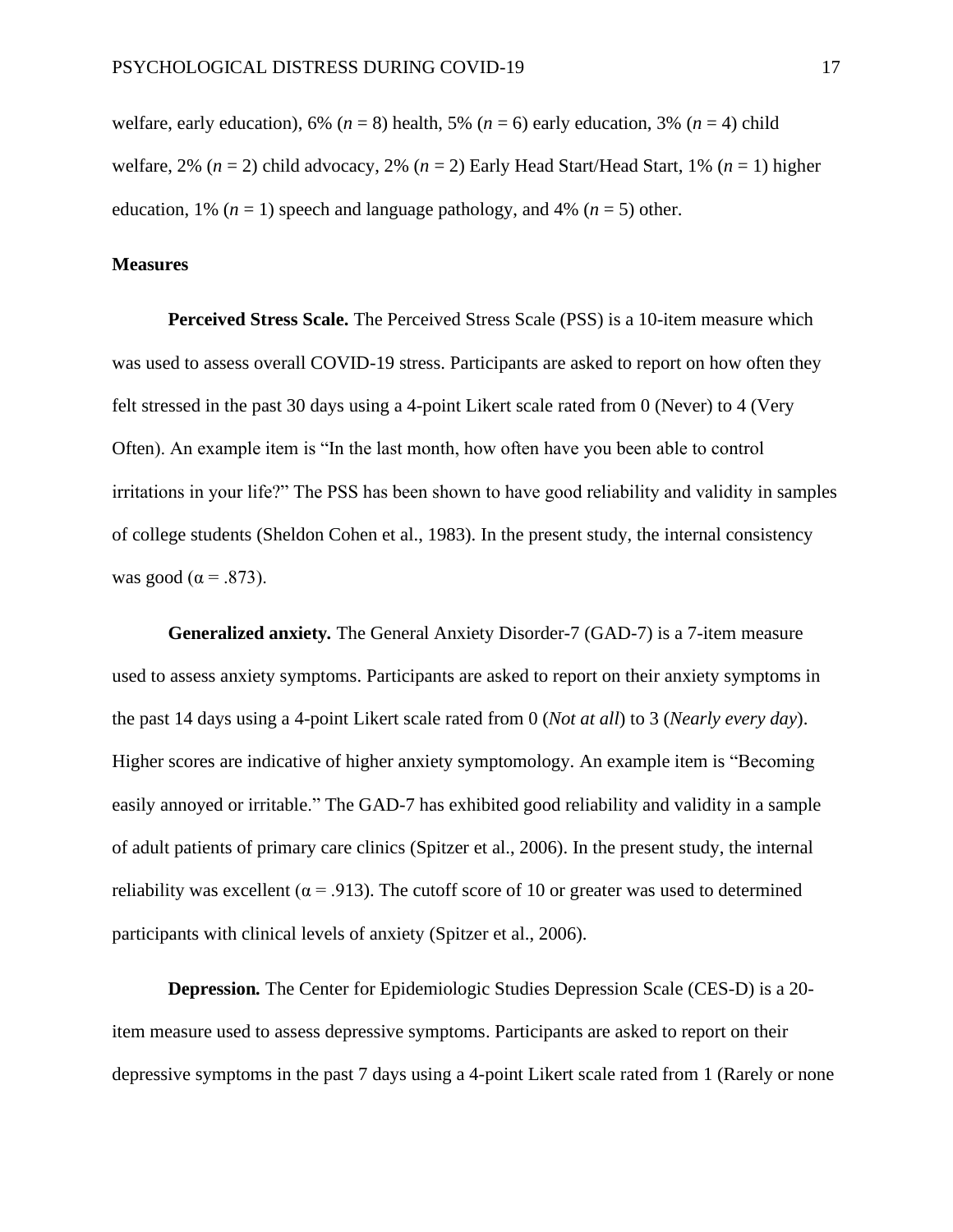of the time [less than 1 day]) to 4 (Most or all of the time [5-7 days])*.* An example item is "During the past week, I thought my life had been a failure." The CES-D has exhibited good reliability and validity samples of the general population (Radloff, 1977). The internal consistency in the present study was excellent ( $\alpha$  = .905). The cutoff score of 16 or greater was used to determine participants with clinical levels of depression (Lewinsohn et al., 1997)

**Self-Care.** The Self-Care Beliefs and Behavior Questionnaire (SBBQ) is a 27-item selfreport measure used to assess beliefs and behaviors related to self-care. Participants are asked to report on their self-care beliefs and behaviors using a 5-point Likert scale rated from 0 (Never) to 4 (Very often). This is a measure currently in development by this research team and was developed using the six life domains proposed by Butler et al. (2019)—physical, professional, relational, emotional, psychological, and spiritual—and the Self-Care Assessment (Saakvitne & Pearlman, 1996). Within the SBBQ, self-care was defined as "any activity we do deliberately in order to take care of our mental, emotional, and physical health." There are two main subscales: Self-care Beliefs and Self-Care Behaviors (e.g., "When I feel stressed, I do healthy things that make me feel better."). In the present study, the 15-item SBBQ Behavior subscale was used and internal reliability was good (alpha  $=$  .89).

**COVID-19 Diagnosis.** One question was used to assess if participants had contracted COVID-19 by the 6-month follow up. The item asked, "Did you contract COVID-19?"

#### **Procedure**

This study was approved by the Institutional Review Board of East Tennessee State University. Participants were recruited from listservs from the Association of Infant Mental Health in Tennessee (AIMHiTN) and relevant organizations who reach the IECMH workforce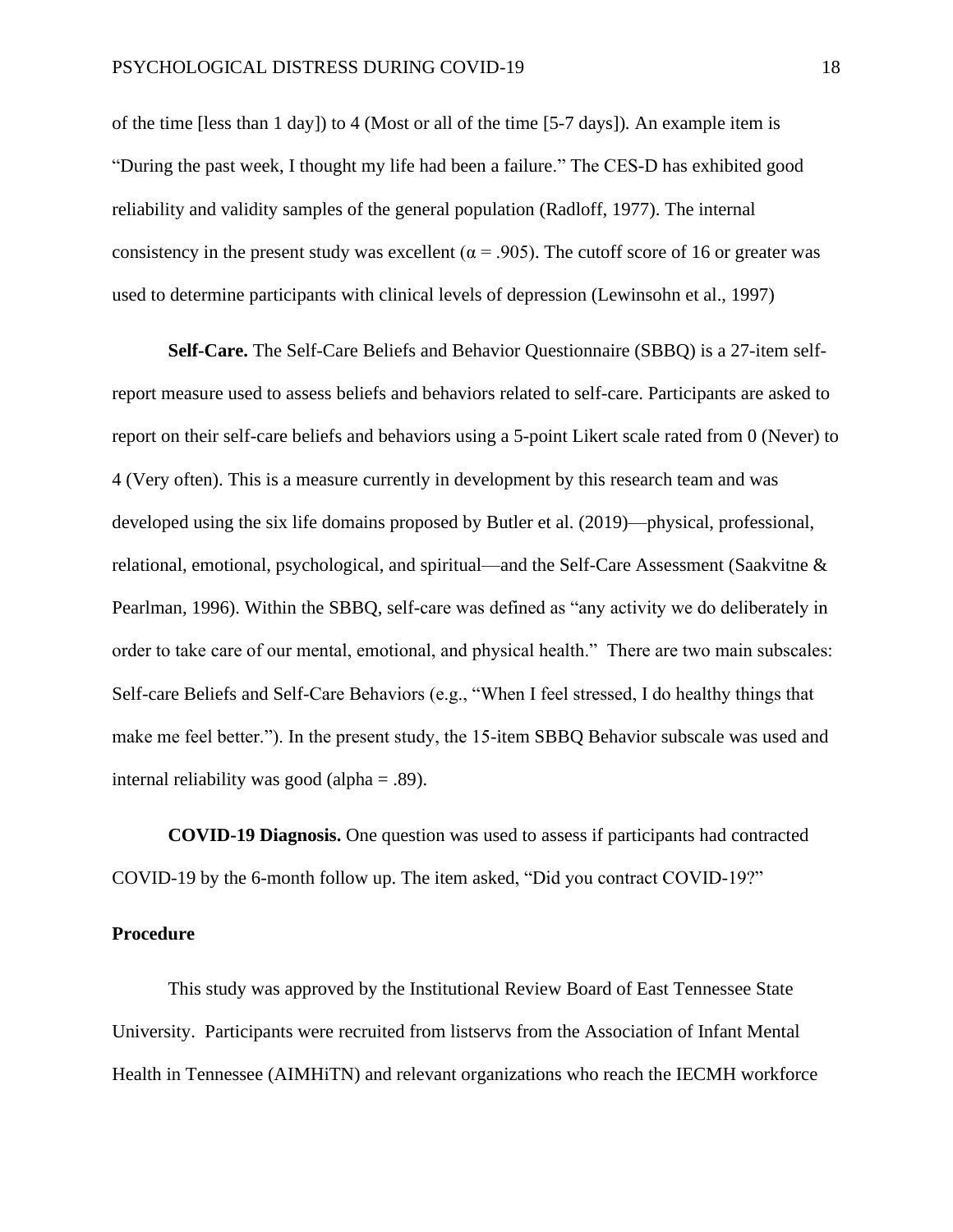(e.g., state departments, TN Commission on Children and Youth). Once participants were identified, an email was sent outlining the study, eligibility criteria, and access to the survey link. At baseline, participants provided electronic informed consent, completed an online survey, watched a brief YouTube video on self-care, and answered a few questions following the video. Follow up surveys were sent to participants monthly for a year following the initial survey. After completion of the study requirements, participants had the opportunity to be entered into a raffle for a \$20 Amazon electronic gift card.

#### **Preliminary Analyses**

Preliminary analyses were conducted to explore the association between changes in mental health symptoms and self-care in the 6-month sample. The 6-month follow up survey was completed by 24 participants. All participants from the follow up sample were female, and ages ranged from 22 to 69 years of age with a median age range of 40 to 49 years of age. Of the 6 month follow up sample,  $87.5\%$  ( $n = 21$ ) of the identified as White (Caucasian/European American), 8.3% (*n* = 2) as Black or African American, and 4.2% (*n* = 1) as Multi-ethnic. In the sample, years of experience in the IECMH field ranged from 0 to 39 years, with a median of 14.24 years  $(SD = 12.14)$ . Change scores for anxiety and depression were calculated by subtracting the participants' baseline scores from their 6-month scores, with negative scores indicating a decrease in anxiety or depression and positive scores indicating an increase in anxiety or depression.

#### **Results**

The first hypothesis stated that IECMH workers with clinically significant levels of depression or anxiety will be more likely to contract COVID-19 than those without clinically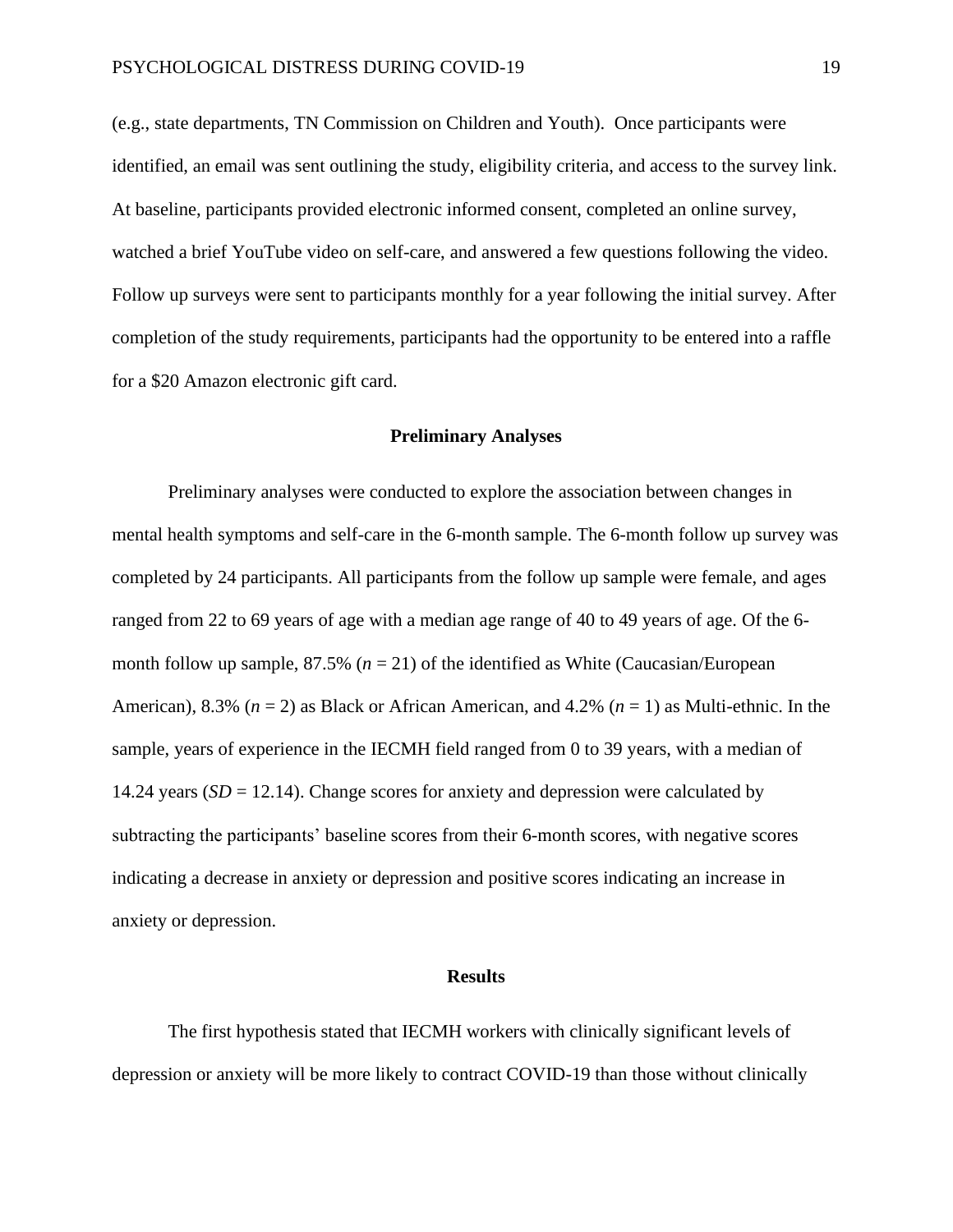significant levels of depression/anxiety. However, there was a significant attrition rate from the baseline survey to the 6-month follow up survey. The sample size at the 6-month follow-up dropped from 123 to 24 participants. Furthermore, only one participant reported contracting COVID at the 6-month follow up. Therefore, hypothesis 1 was unable to be analyzed. However, exploratory analyses were conducted to investigate the changes in mental health from the baseline timepoint to the 6-month timepoint. For the participant who reported contracting COVID-19, we examined mental health symptom level change from baseline to 6-month followup. At baseline, this individual's depression score was 7, placing her in the minimal category, and her anxiety score was 1, placing her again in the minimal category. The mental health change scores for the participant who reported contracting COVID-19 at the 6-month follow up were also analyzed. The depression change score for this participant was 16, which is 1.69 standard deviations above the mean  $(M = 4.43, SD = 9.467)$  (See Figure 1, Appendix A). The anxiety change score for this participant was 6, which is 0.96 standard deviations above the mean  $(M = -0.93, SD = 6.232)$  (See Figure 2, Appendix A).

To test hypothesis 2, which stated that utilization of self-care will be associated with lower levels of perceived stress in IECMH workers, bivariate correlations were conducted between perceived stress and self-care behaviors from the baseline data collection. The results indicate that there was a statistically significant moderate negative correlation between perceived stress ( $M = 16.836$ ,  $SD = 6.562$ ) and self-care behaviors ( $M = 103.244$ ,  $SD = 11.542$ ),  $r = -.505$ , *p* < .001 (See Figure 3, Appendix A).

Further, exploratory analyses were conducted to explore the overall change in mental health in the IECMH workforce during a 6-month timeframe during the COVID-19 pandemic (June 2020 to December 2020). Mental health symptoms at baseline were reported, and bivariate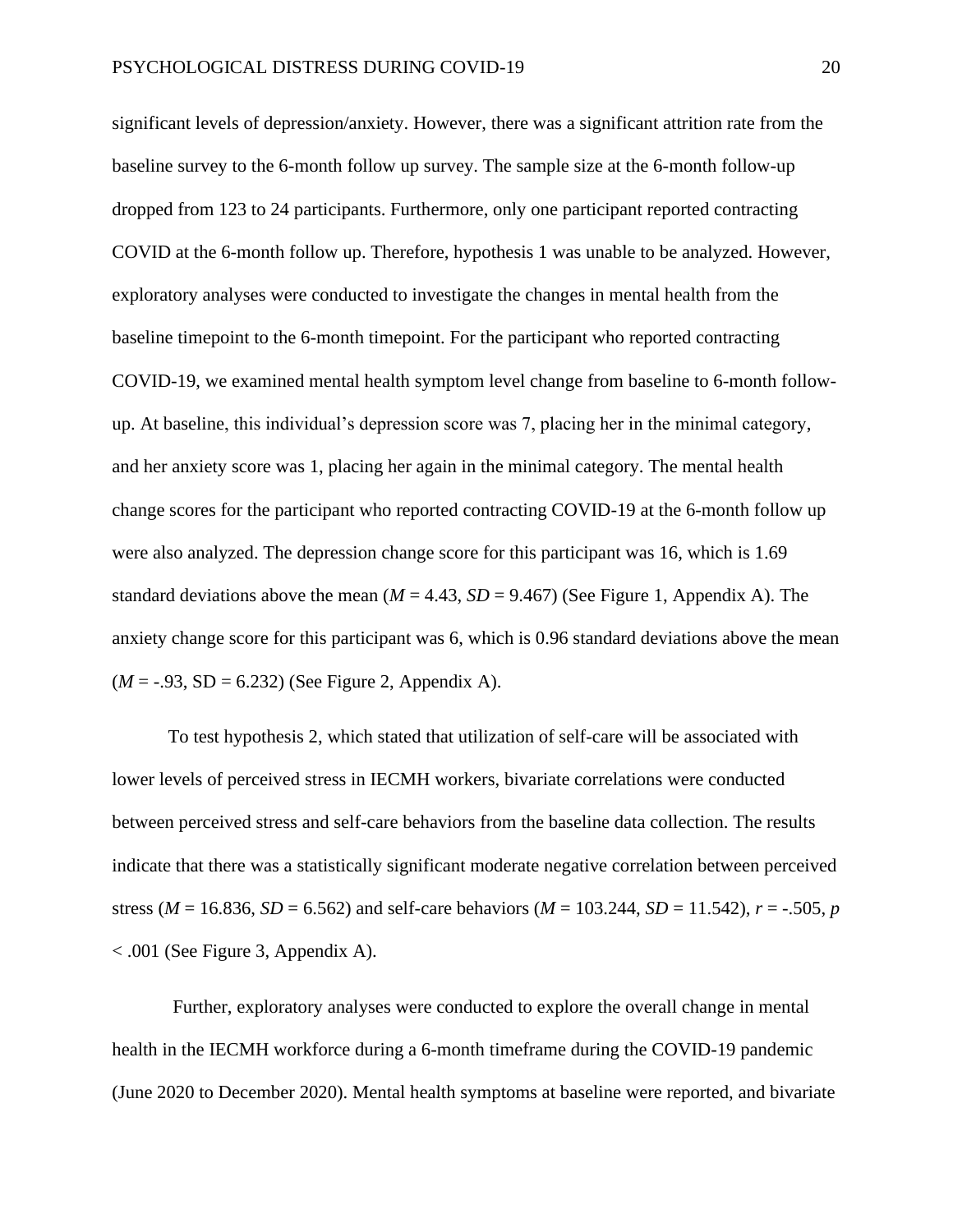correlations were conducted between baseline depression scores and self-care, baseline anxiety scores and self-care, depression change scores and self-care, and anxiety change scores and selfcare. In the baseline sample, 53% of the participants reported minimal depression symptoms, 28% reported mild symptoms, 16% reported moderate symptoms, and 3% reported severe symptoms. In the 6-month sample, 46% of the participants reported minimal depression symptoms, 12% reported mild symptoms, 21% reported moderate symptoms, and 21% reported severe symptoms. A paired-samples t-test was conducted to compare the mean difference in depression from baseline ( $M = 10.000$ ,  $SD = 6.424$ ) to 6 months ( $M = 14.435$ ,  $SD = 12.029$ );  $t(22) = -2.247$ ,  $p = .035$ , which indicated a significant increase of depression from baseline to 6 months (See Figure 4, Appendix A). In the baseline sample, 25% of the participants reported minimal anxiety symptoms, 42% reported mild symptoms, 22% reported moderate symptoms, and 11% reported severe symptoms. In the 6-month sample, 41% of the participants reported minimal anxiety symptoms, 33% reported mild symptoms, 13% reported moderate symptoms, and 13% reported severe symptoms. A paired-samples t-test was conducted to compare the mean difference in anxiety from baseline ( $M = 7.500$ ,  $SD = 5.073$ ) to 6 months ( $M = 6.667$ ,  $SD =$ 5.677);  $t(23) = .655$ ,  $p = .519$ , which did not indicate a significant difference in anxiety from baseline to 6 months (See Figure 5, Appendix A).

The results of the exploratory bivariate correlations indicate that there was a statistically significant moderate negative correlation between self-care ( $M = 103.244$ ,  $SD = 11.542$ ) and baseline depression scores ( $M = 10.769$ ,  $SD = 6.146$ ),  $r = -0.486$ ,  $p < 0.001$  (See Figure 6, Appendix A), and there was also a statistically significant moderate negative correlation between self-care ( $M = 103.244$ ,  $SD = 11.542$ ) and baseline anxiety scores ( $M = 7.955$ ,  $SD = 5.061$ ),  $r =$ -.452, *p* < .001 (See Figure 7, Appendix A). However, the results indicated that there was not a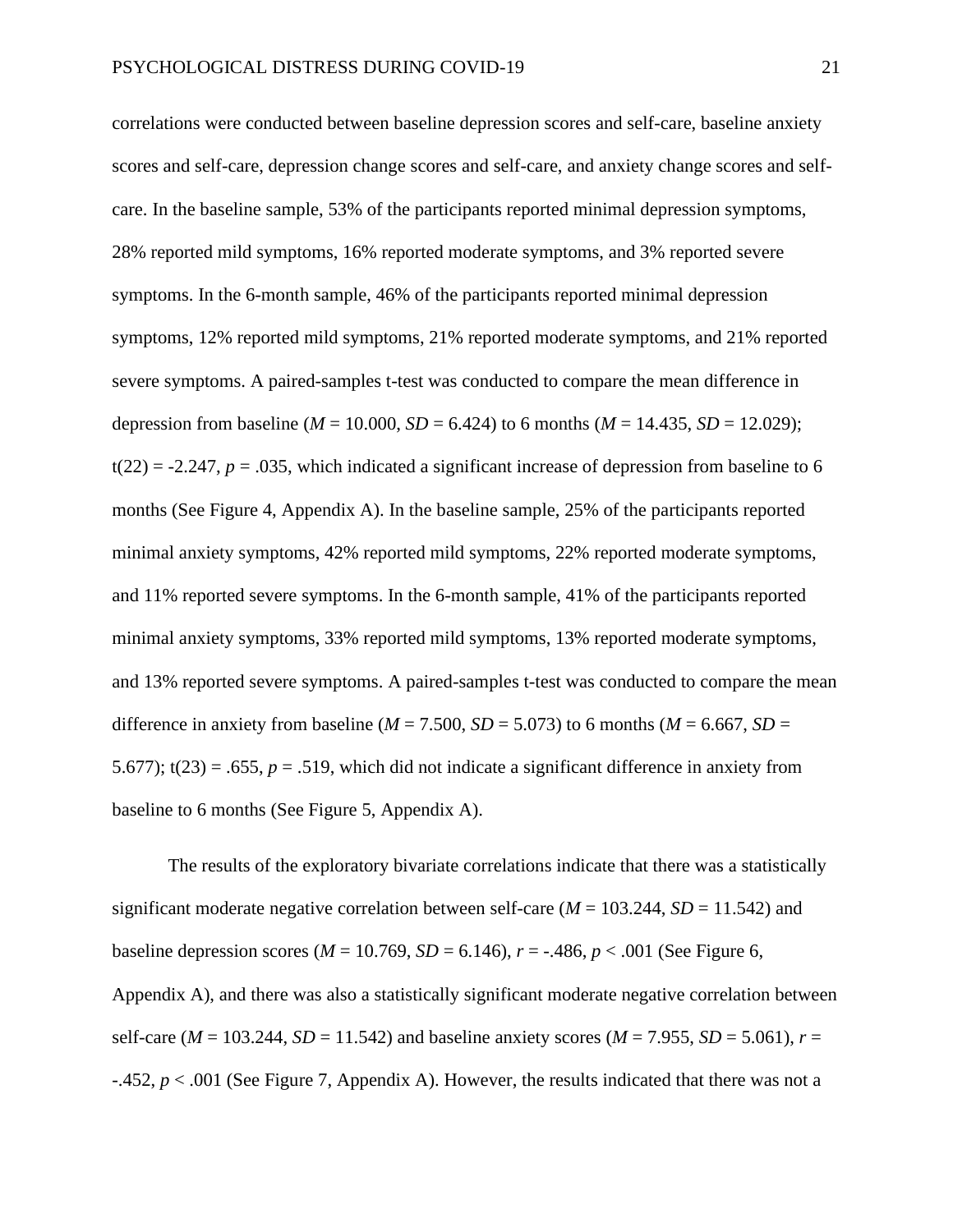significant relationship between self-care ( $M = 103.244$ ,  $SD = 11.542$ ) and changes in depression  $(M = 4.435, SD = 9.467)$ ,  $r = .050, p = .820$ , nor was there a significant relationship between selfcare and changes in anxiety ( $M = -.833$ , SD = 6.232),  $r = .147$ ,  $p = .493$ . Furthermore, the results also indicated that there was not a significant relationship between self-care ( $M = 103.244$ ,  $SD =$ 11.542) and depression at 6 months ( $M = 14.500$ ,  $SD = 11.769$ ),  $r = -.323$ ,  $p = .123$ , nor was there a significant relationship between self-care and anxiety at 6 months ( $M = 6.667$ ,  $SD =$ 5.677),  $r = -.376$ ,  $p = .070$ .

#### **Discussion**

The COVID-19 pandemic has been a stressful event experienced around the globe. Research suggests that a health crisis such as this could greatly impact mental health, including stress, anxiety, and depression. Studies have also shown that self-care is associated with positive mental health outcomes and may act as a buffer for perceived stress (Ayala et al., 2018; Shapiro et al., 2007; Zahniser et al., 2017). The goal of the current study was to determine the relationship between perceived stress and self-care, as well as the relationship between mental health and the susceptibility of illness from COVID-19. Specifically, this study explored whether having clinical levels of depression or anxiety were associated with an increased likelihood of contracting COVID-19 and if the utilization of self-care was associated with decreased perceived stress. Due to limitations in the study, the first hypothesis could not be explored. However, the findings of this study did indicate that self-care was negatively associated with perceived stress, which is consistent with the literature on this subject (Ayala et al., 2018; Shapiro et al., 2007; Zahniser et al., 2017).

Due to the inability to analyze the first hypothesis, exploratory analyses were conducted to investigate the prevalence of anxiety and depression within the IECMH workforce at baseline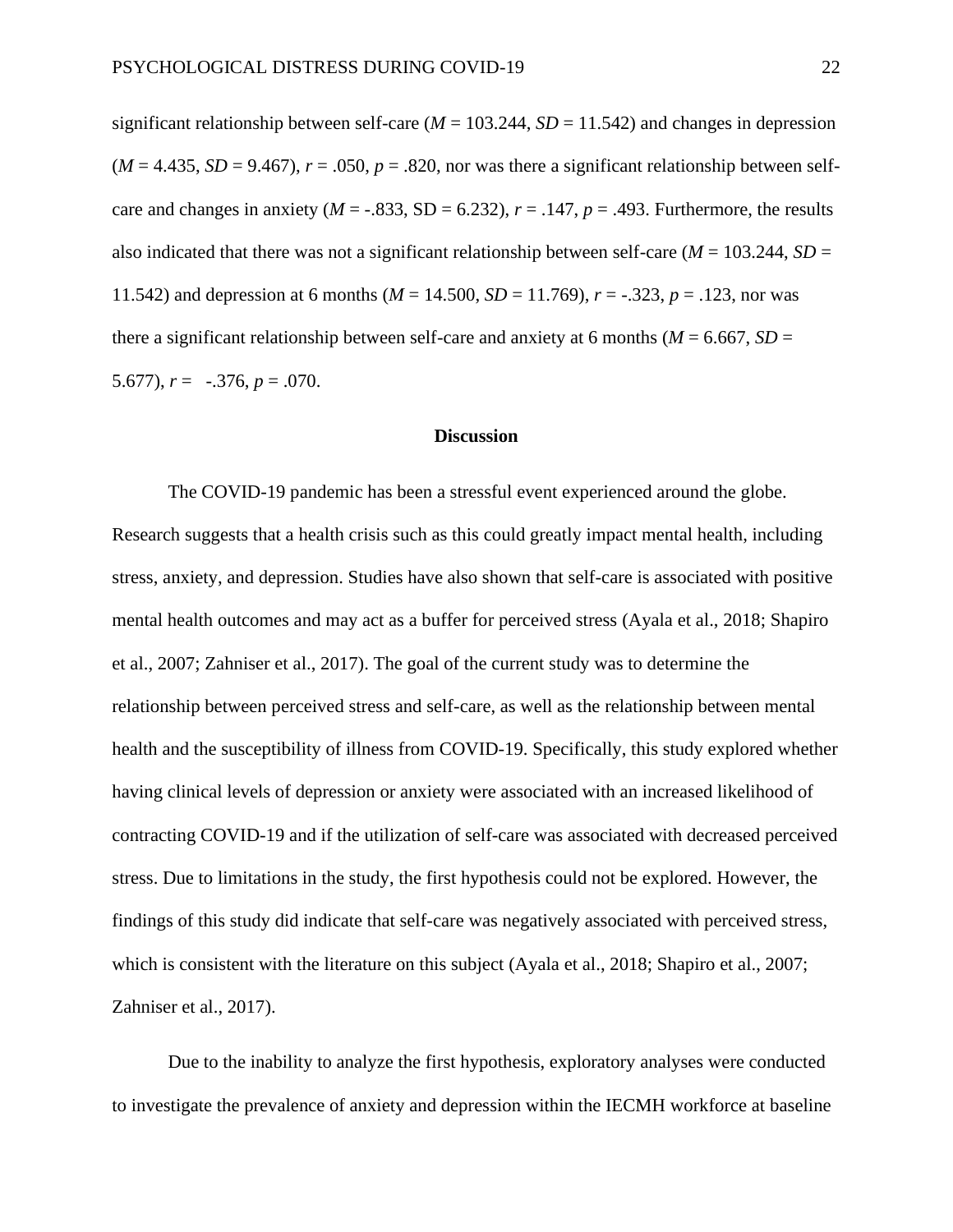and 6 months and the correlation between self-care behaviors and change in mental health symptoms. The findings of this study indicate that depression increased overall from baseline to 6 months and that anxiety did not change significantly from baseline to 6 months. This change in depression may perhaps be explained by people being continually isolated and experiencing feelings of loneliness due to quarantining and social distancing guidelines (Weissbourd et al., 2021). The change scores for the participant who reported contracting COVID-19 at the 6-month follow up were analyzed specifically, with both depression and anxiety greatly increasing from baseline to 6 months. This individual's baseline depression score was 7, placing her in the minimal category and her baseline anxiety score was 1, placing her in the minimal category. Her 6-month depression score was 23, placing her in the moderate category, and her 6-month anxiety score was 7, placing her in the mild category. Although these changes were dramatic, the results are not generalizable since they are from only one participant. Therefore, it is important to continue to investigate the relationship between COVID-19 and mental health symptoms. Furthermore, self-care was significantly negatively associated with perceived stress, indicating that as self-care behaviors increased, perceived stress decreased. This finding is consistent with the literature, suggesting that self-care is likely essential to maintain well-being for IECMH workers in the context of COVID-19 (Ayala et al., 2018; Shapiro et al., 2007; Zahniser et al., 2017).

For the current study, results of exploratory analyses regarding changes in mental health from baseline to 6-months and the use of self-care were nonsignificant, meaning that frequency of self-care at the start of the study was not related with changes in anxiety and depression across 6 months. However, the results did indicate that baseline mental health symptoms were significantly negatively associated with self-care, indicating that as self-care behaviors increased,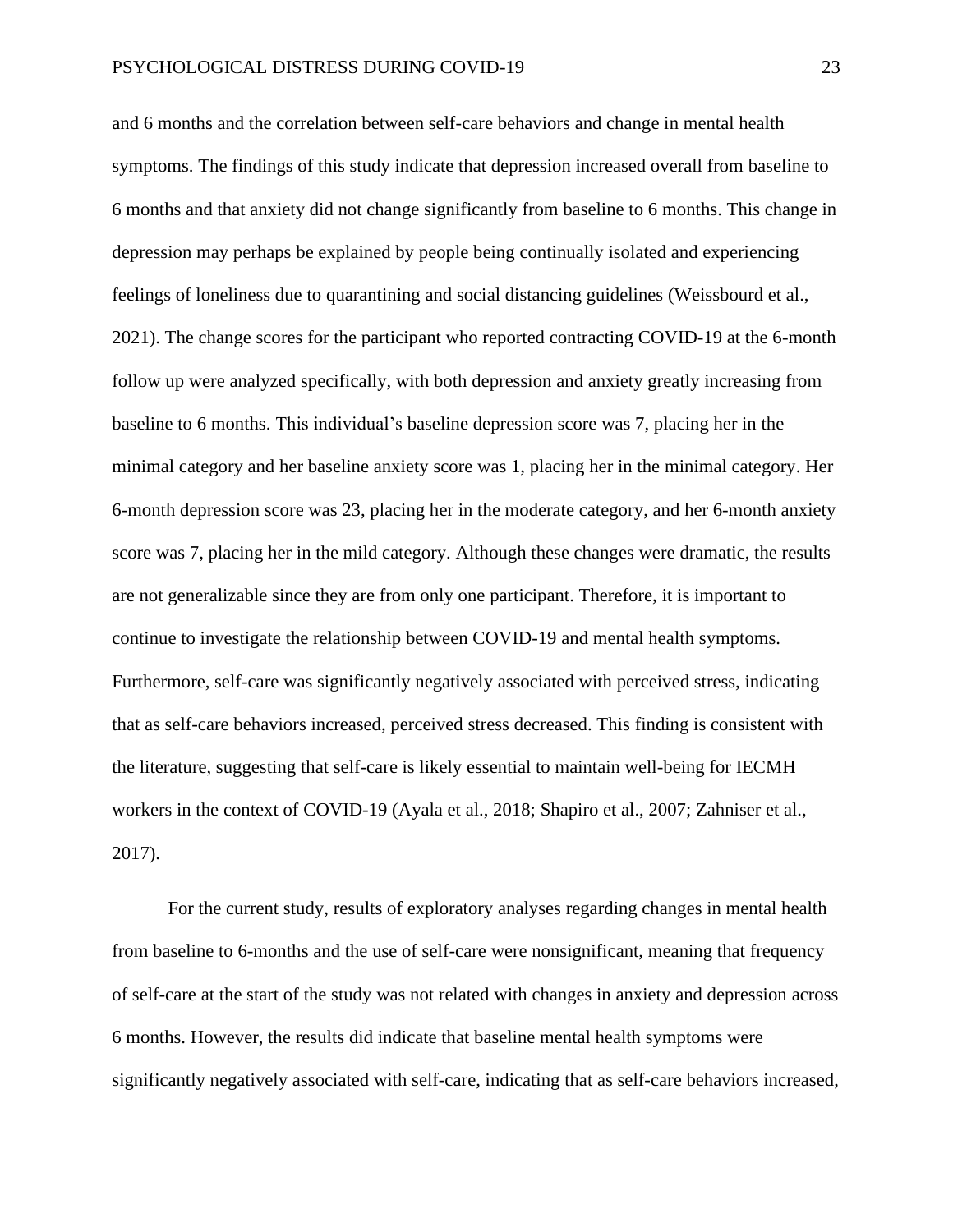mental health symptoms decreased at baseline data collection. The lack of correlation between changes in mental health from baseline to 6 months and self-care may be explained by the nature of the small sample size at the 6-month follow up. Future studies should investigate the effects of self-care on changes in mental health over time during the COVID-19 pandemic.

#### **Limitations and Future Directions**

This study adds to our understanding of the effects of self-care on perceived stress and the prevalence of mental health symptoms in the IECMH workforce in the context of the COVID-19 pandemic. Findings suggest that self-care is negatively associated with perceived stress. Further, on average, anxiety decreased from baseline to 6 months, while depression increased from baseline to 6-months. When considering these findings, it is important to hold certain study limitations in mind. For instance, the majority of the participants from both the baseline and 6-month samples were predominantly white women, thus making it challenging to generalize these results. Future studies should strive to increase ethnic and gender diversity in their samples to better understand the differences in experiences due to minority status during the time of COVID-19. Furthermore, only one participant from the 6-month sample reported contracting COVID-19, making it impossible to draw conclusions about the effects of mental health symptoms on contracting COVID-19. Thus, future research should focus on how depressive and anxious symptomology may relate to one's likelihood to contract serious illness, like COVID-19. Due to the dramatic increases of mental health symptoms from a single participant after contracting COVID-19 from baseline to 6 months, it is essential for future studies to further explore the effects of contracting COVID-19 on mental health.

A significant limitation in this study was the high attrition rate from baseline to the 6 month follow up. This could potentially be explained by stress levels of participants in our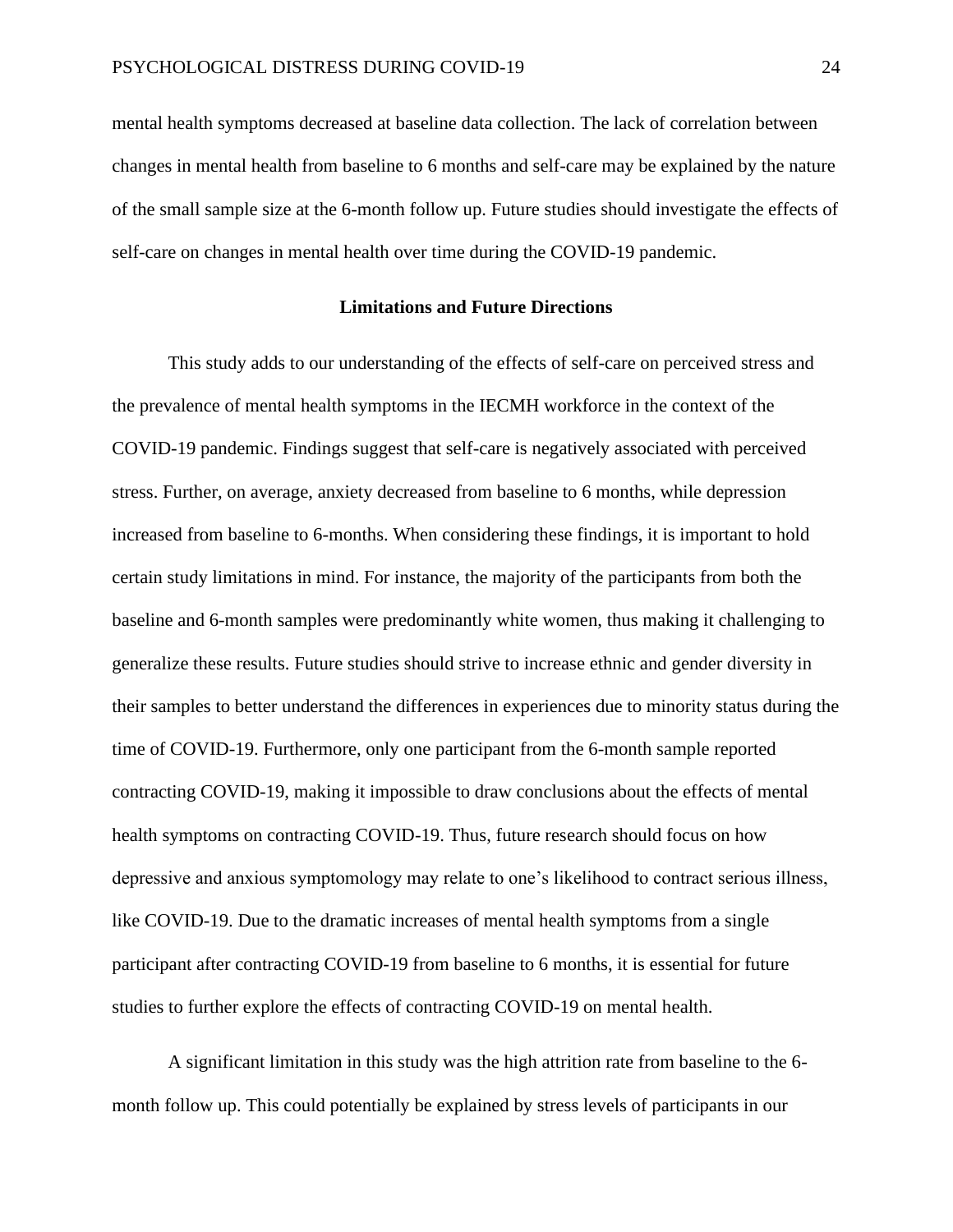sample, as research has shown that workers in the IECMH field experience high levels of stress due to the nature of their work (Gatti et al., 2011; Johnco et al., 2014; Martin et al., 2020). If our participants were already stressed from their work, and are now experiencing COVID-related stress, they may be less likely to feel that they have the time or energy to complete the follow up surveys. It may also have been that individuals who contracted COVID-19 were more likely to drop out. Though our current study design did not allow us to contact participants who dropped out, future research would benefit from protocols that allow a brief follow-up contact to better understand the reasons for drop out as well as more effective retention strategies (e.g., higher participant reimbursement, more frequent contact).

To summarize, COVID-19 has acted as a chronic stressor for many people and its relationship with mental health require further research. Due to limitations in the study, the relation between significant depression and anxiety with COVID-19 diagnosis could not be analyzed. Therefore, future studies should investigate the relationship between mental health and contraction of COVID-19. Furthermore, self-care seems to be especially important for IECMH workers in the time of COVID-19. It is important to continue to study the effects of self-care and its ability to mitigate negative physical and mental health outcomes, especially in the context of the COVID-19 pandemic.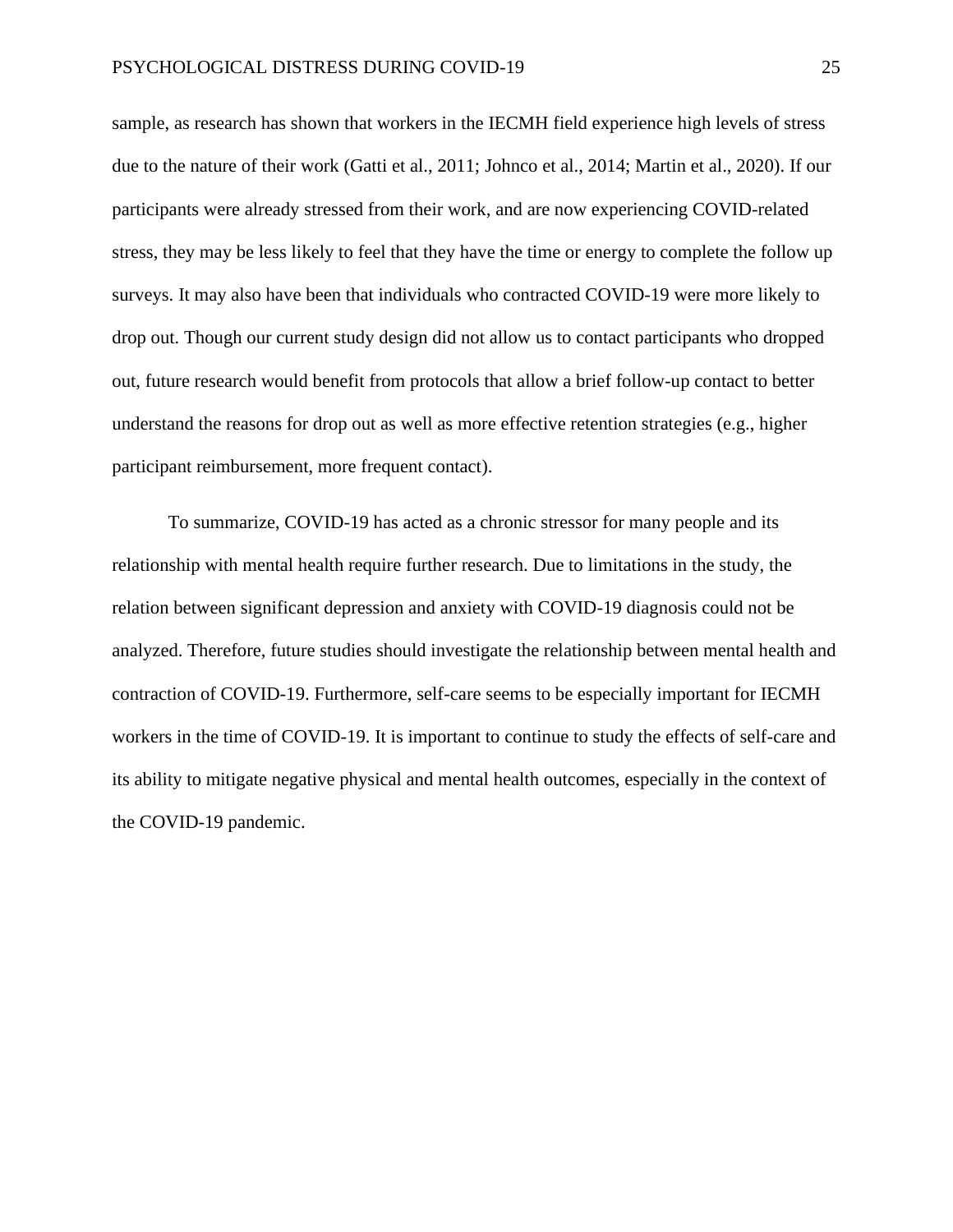#### **References**

- Alkema, K., Linton, J. M., & Davies, R. (2008). A Study of the Relationship Between Self-Care, Compassion Satisfaction, Compassion Fatigue, and Burnout Among Hospice Professionals. *Journal of Social Work in End-of-Life & Palliative Care*, *4*(2), 101–119. https://doi.org/10.1080/15524250802353934
- American Psychiatric Association. (2013). *Diagnostic and statistical manual of mental disorders* (5th ed.).
- Aschbacher, K., O'Donovan, A., Wolkowitz, O. M., Dhabhar, F. S., Su, Y., & Epel, E. (2013). Good stress, bad stress and oxidative stress: Insights from anticipatory cortisol reactivity. *Psychoneuroendocrinology*, *38*(9), 1698–1708. https://doi.org/10.1016/j.psyneuen.2013.02.004
- Ayala, E. E., Winseman, J. S., Johnsen, R. D., & Mason, H. R. C. (2018). U.S. medical students who engage in self-care report less stress and higher quality of life. *BMC Medical Education*, *18*(1), 189. https://doi.org/10.1186/s12909-018-1296-x
- Baxter, A., Scott, K., Vos, T., & Whiteford, H. (2012). Global prevalence of anxiety disorders: A systematic review and meta-regression. *Psychological Medicine*, *43*, 1–14. https://doi.org/10.1017/S003329171200147X

Bosworth, H. B., Dudley, T., Olsen, M. K., Voils, C. I., Powers, B., Goldstein, M. K., & Oddone, E. Z. (2006). Racial Differences in Blood Pressure Control: Potential Explanatory Factors. *The American Journal of Medicine*, *119*(1), 70.e9-70.e15. https://doi.org/10.1016/j.amjmed.2005.08.019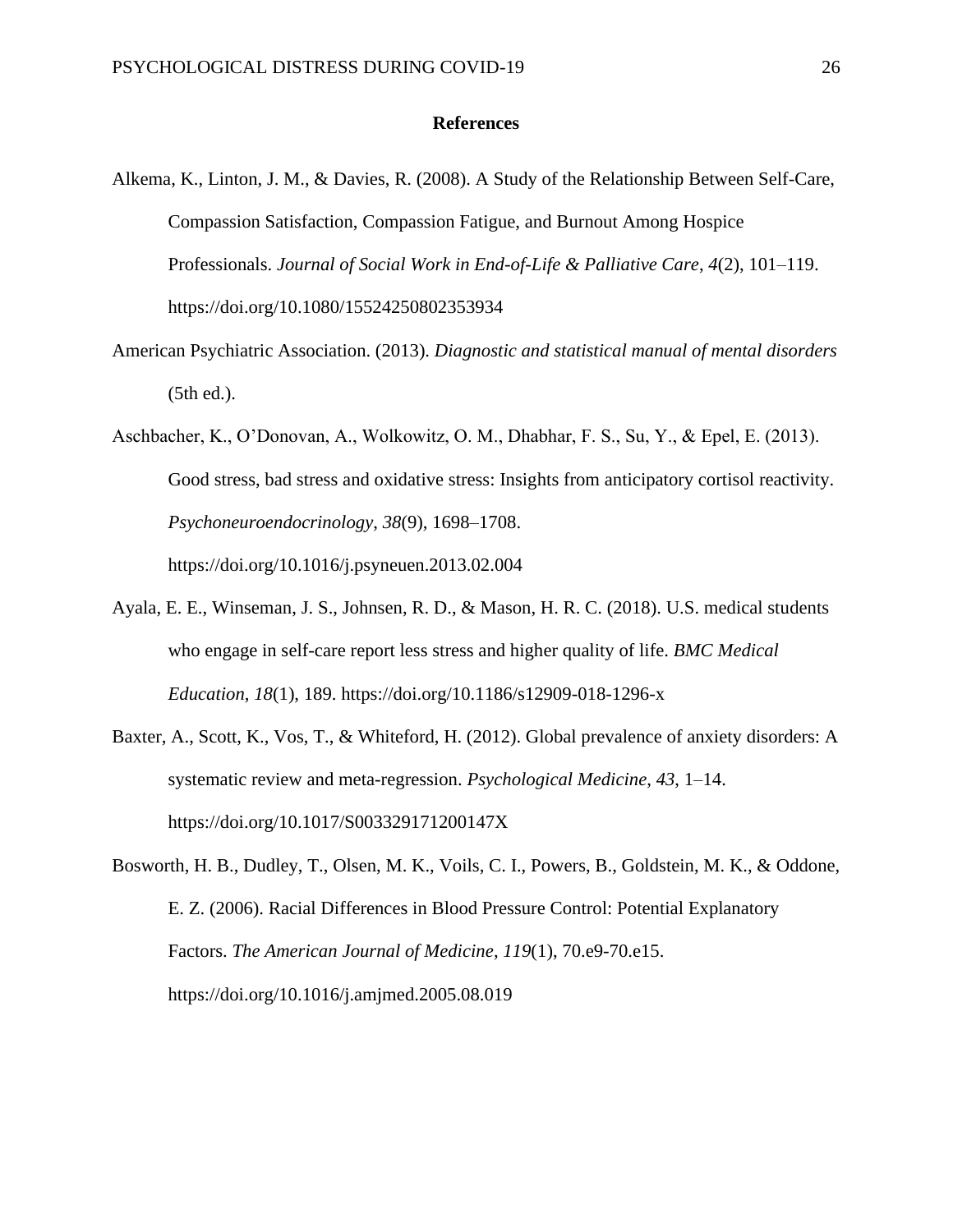- Butler, L. D., Mercer, K. A., McClain-Meeder, K., Horne, D. M., & Dudley, M. (2019). Six domains of self-care: Attending to the whole person. *Journal of Human Behavior in the Social Environment*, *29*(1), 107–124. https://doi.org/10.1080/10911359.2018.1482483
- Cohen, S., Janicki-Deverts, D., Doyle, W. J., Miller, G. E., Frank, E., Rabin, B. S., & Turner, R. B. (2012). Chronic stress, glucocorticoid receptor resistance, inflammation, and disease risk. *Proceedings of the National Academy of Sciences*, *109*(16), 5995–5999. https://doi.org/10.1073/pnas.1118355109
- Cohen, Sheldon, Janicki-Deverts, D., Doyle, W. J., Miller, G. E., Frank, E., Rabin, B. S., & Turner, R. B. (2012). Chronic stress, glucocorticoid receptor resistance, inflammation, and disease risk. *Proceedings of the National Academy of Sciences*, *109*(16), 5995–5999. https://doi.org/10.1073/pnas.1118355109
- Cohen, Sheldon, Janicki-Deverts, D., & Miller, G. E. (2007). Psychological Stress and Disease. *JAMA*, *298*(14), 1685–1687. https://doi.org/10.1001/jama.298.14.1685
- Cohen, Sheldon, Kamarck, T., & Mermelstein, R. (1983). A Global Measure of Perceived Stress. *Journal of Health and Social Behavior*, *24*(4), 385–396. https://doi.org/10.2307/2136404
- Coster, J. S., & Schwebel, M. (1997). Well-functioning in professional psychologists. *Professional Psychology: Research and Practice*, *28*(1), 5–13. https://doi.org/10.1037/0735-7028.28.1.5
- Dong, E., Du, H., & Gardner, L. (2020). An interactive web-based dashboard to track COVID-19 in real time. *The Lancet Infectious Diseases*, *20*(5), 533–534. https://doi.org/10.1016/S1473-3099(20)30120-1
- Falk, G., Carter, J. A., Nicchitta, I. A., Nyhof, E. C., & Romero, P. D. (2021). *Unemployment Rates During the COVID-19 Pandemic: In Brief*. 16.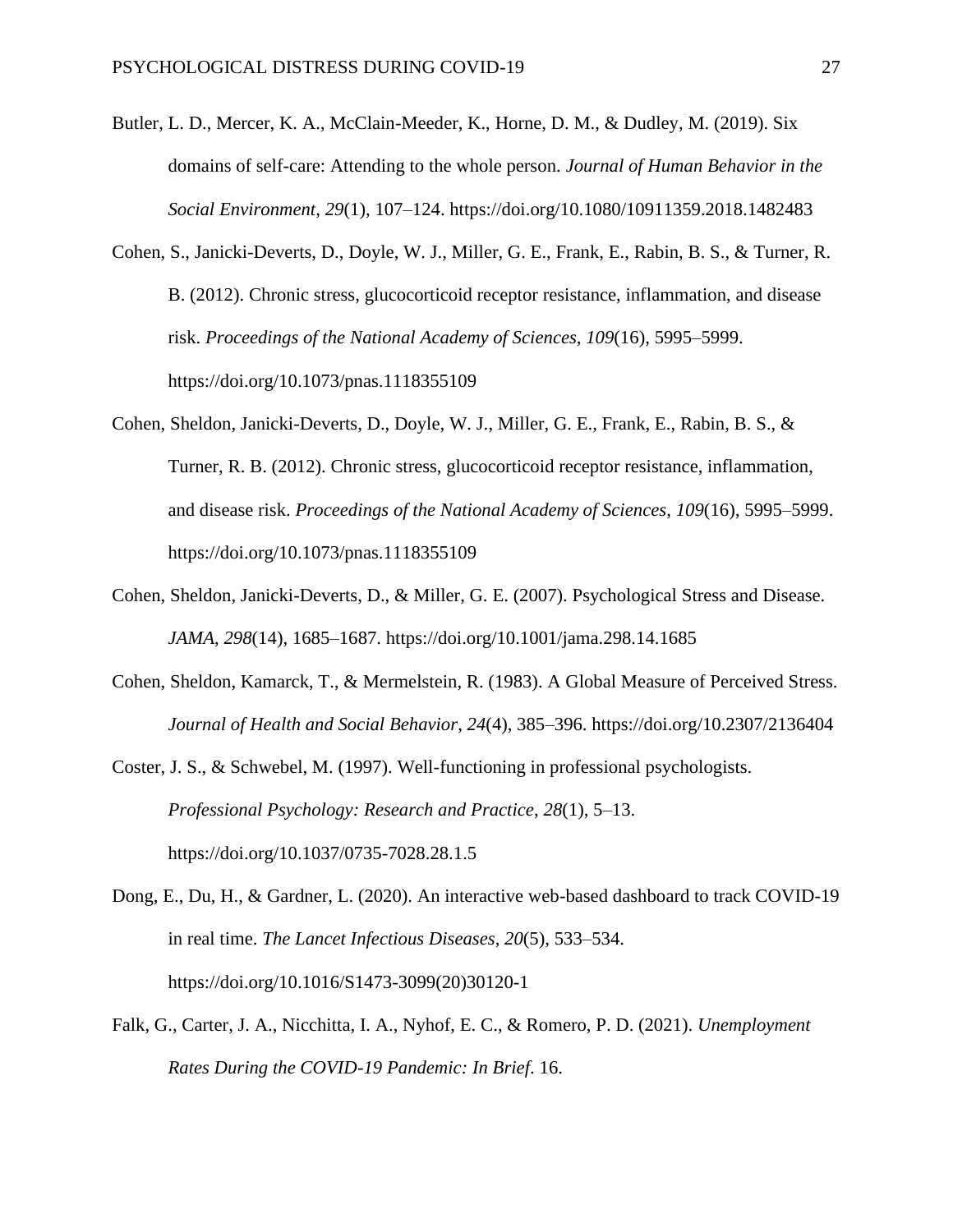- Fitzpatrick, K. M., Harris, C., & Drawve, G. (2020). Fear of COVID-19 and the mental health consequences in America. *Psychological Trauma: Theory, Research, Practice, and Policy*, *12*(S1), S17–S21. https://doi.org/10.1037/tra0000924
- Garfin, D. R., Silver, R. C., & Holman, E. A. (2020). The Novel Coronavirus (COVID-2019) Outbreak: Amplification of Public Health Consequences by Media Exposure. *Health Psychology*, *39*(5), 355–357. https://doi.org/10.1037/hea0000875
- Gatti, S. N., Watson, C. L., & Siegel, C. F. (2011). Step Back and Consider: Learning From Reflective Practice in Infant Mental Health. *Young Exceptional Children*, *14*(2), 32–45. https://doi.org/10.1177/1096250611402290
- Gruber, J., Prinstein, M. J., Clark, L. A., Rottenberg, J., Abramowitz, J. S., Albano, A. M., Aldao, A., Borelli, J. L., Chung, T., Davila, J., Forbes, E. E., Gee, D. G., Hall, G. C. N., Hallion, L. S., Hinshaw, S. P., Hofmann, S. G., Hollon, S. D., Joormann, J., Kazdin, A. E., … Weinstock, L. M. (2020). Mental health and clinical psychological science in the time of COVID-19: Challenges, opportunities, and a call to action. *American Psychologist*. https://doi.org/10.1037/amp0000707
- Härter, M. C., Conway, K. P., & Merikangas, K. R. (2003). Associations between anxiety disorders and physical illness. *European Archives of Psychiatry and Clinical Neuroscience*, *253*(6), 313–320. http://dx.doi.org/10.1007/s00406-003-0449-y
- Harvard Health Publishing. (2020, July 6). *Understanding the stress response—Harvard Health*. Harvard Health Publishing. https://www.health.harvard.edu/stayinghealthy/understanding-the-stress-response
- Hirsch, J. K., Chang, E. C., & Jeglic, E. L. (2012). Social Problem Solving and Suicidal Behavior: Ethnic Differences in the Moderating Effects of Loneliness and Life Stress.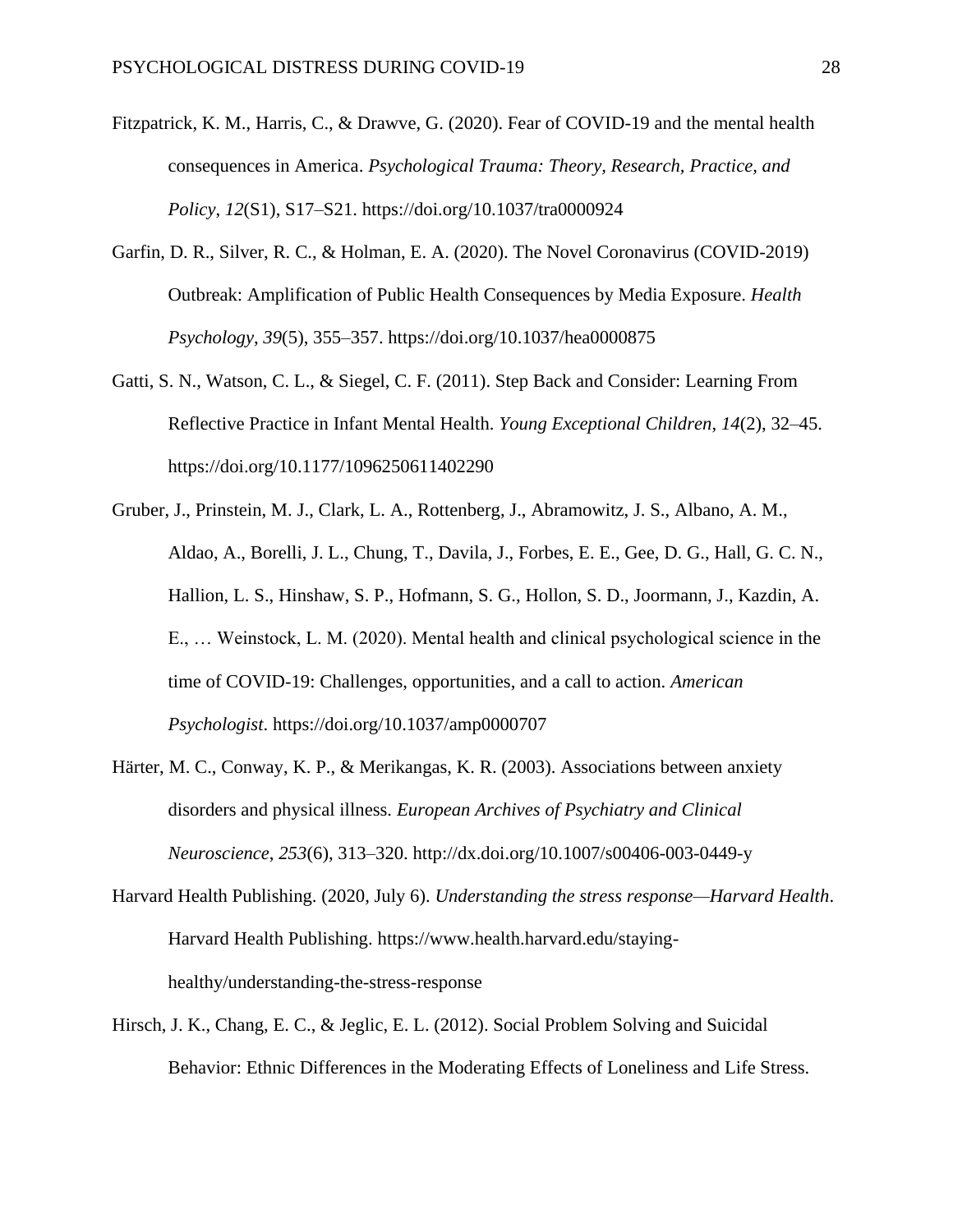*Archives of Suicide Research*, *16*(4), 303–315.

https://doi.org/10.1080/13811118.2013.722054

Holman, E. A., Garfin, D. R., & Silver, R. C. (2014). Media's role in broadcasting acute stress following the Boston Marathon bombings. *Proceedings of the National Academy of Sciences*, *111*(1), 93–98. https://doi.org/10.1073/pnas.1316265110

Hricova, M., Nezkusilova, J., & Raczova, B. (2020). Perceived Stress and Burnout: The Mediating Role of Self-Care and Job Satisfaction as Preventive Factors in Helping Professions. *European Journal of Mental Health*, *15*(1), 3–22. https://doi.org/10.5708/EJMH.15.2020.1.1

- Johnco, C., Salloum, A., Olson, K. R., & Edwards, L. M. (2014). Child Welfare Workers' Perspectives on Contributing Factors to Retention and Turnover: Recommendations for Improvement. *Children and Youth Services Review*, *47*, 397–407. https://doi.org/10.1016/j.childyouth.2014.10.016
- Jones, N. M., Thompson, R. R., Schetter, C. D., & Silver, R. C. (2017). Distress and rumor exposure on social media during a campus lockdown. *Proceedings of the National Academy of Sciences of the United States of America*, *114*(44), 11663–11668.
- Kendler, K. S., Karkowski, L. M., & Prescott, C. A. (1999). Causal Relationship Between Stressful Life Events and the Onset of Major Depression. *American Journal of Psychiatry*, *156*(6), 837–841. https://doi.org/10.1176/ajp.156.6.837
- Kessler, R. C., Birnbaum, H., Bromet, E., Hwang, I., Sampson, N., & Shahly, V. (2010). Age Differences in Major depression: Results from the National Comorbidity Surveys Replication (NCS-R). *Psychological Medicine*, *40*(2), 225. https://doi.org/10.1017/S0033291709990213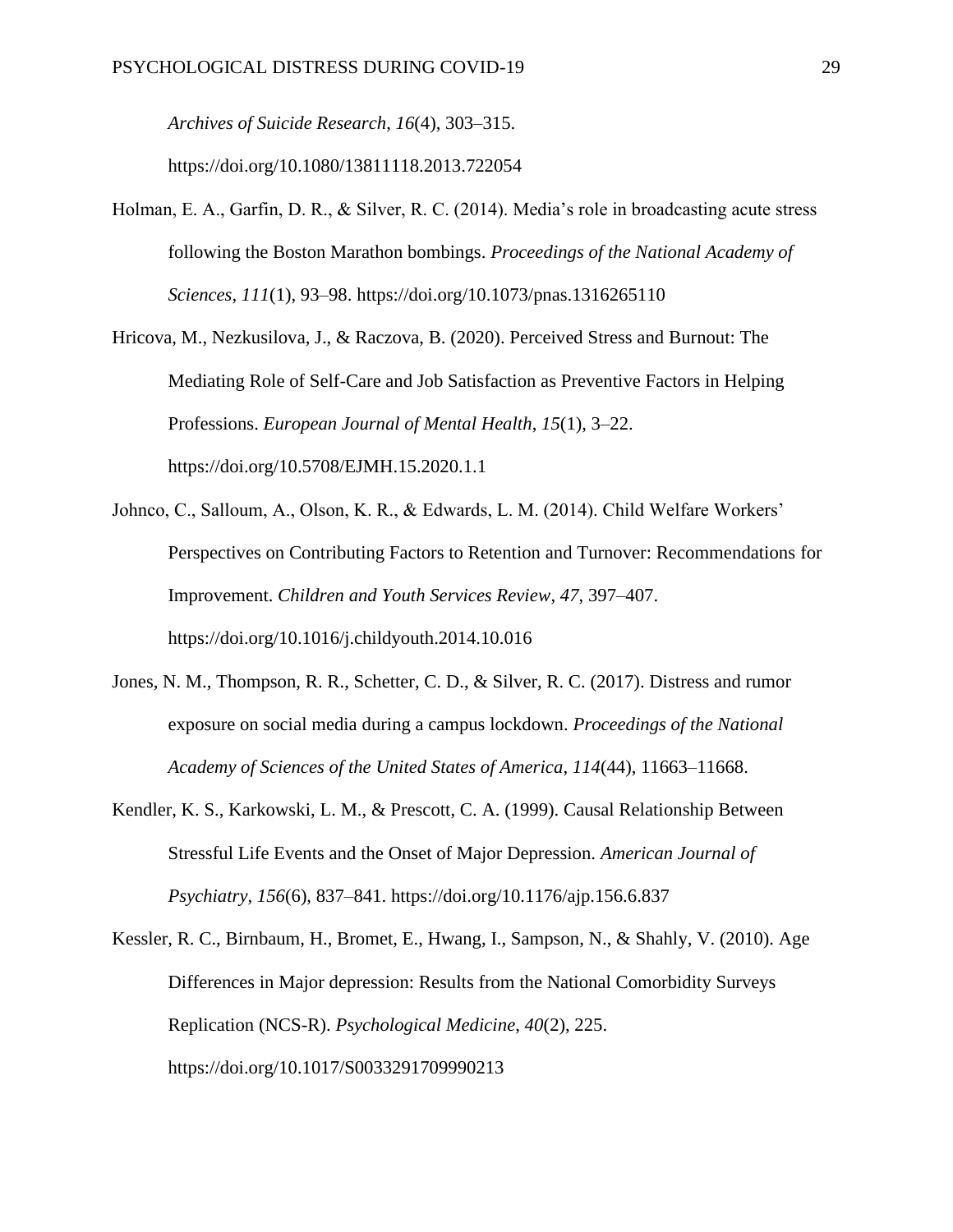- Kostka, T., & Praczko, K. (2007). Interrelationship between physical activity, symptomatology of upper respiratory tract infections, and depression in elderly people. *Gerontology*, *53*(4), 187–193. https://doi.org/10.1159/000100017
- Kowalski, R. M. (2000). Anxiety. In A. E. Kazdin (Ed.), *Encyclopedia of psychology, Vol. 1.* (pp. 209–212, Chapter xiv, 495 Pages). American Psychological Association (Washington, DC, US). http://dx.doi.org/10.1037/10516-073
- Lanius, R. A., Vermetten, E., & Pain, C. (2010). *The Impact of Early Life Trauma on Health and Disease: The Hidden Epidemic*. Cambridge University Press. http://ebookcentral.proquest.com/lib/etsu/detail.action?docID=542784
- Lee, J. J., & Miller, S. E. (2013). A Self-Care Framework for Social Workers: Building a Strong Foundation for Practice. *Families in Society*, *94*(2), 96–103. https://doi.org/10.1606/1044-3894.4289
- Lewinsohn, P. M., Seeley, J. R., Roberts, R. E., & Allen, N. B. (1997). Center for Epidemiologic Studies Depression Scale (CES-D) as a screening instrument for depression among community-residing older adults. *Psychology and Aging*, *12*(2), 277–287. https://doi.org/10.1037/0882-7974.12.2.277
- Malhi, G. S., & Mann, J. J. (2018). Depression. *The Lancet*, *392*(10161), 2299–2312. https://doi.org/10.1016/S0140-6736(18)31948-2
- Martin, E. M., Myers, K., & Brickman, K. (2020). Self-Preservation in the Workplace: The Importance of Well-Being for Social Work Practitioners and Field Supervisors. *Social Work*, *65*(1), 74–81. https://doi.org/10.1093/sw/swz040
- McEwen, B. (1998, January 15). *Protective and Damaging Effects of Stress Mediators*. https://www.nejm.org/doi/10.1056/NEJM199801153380307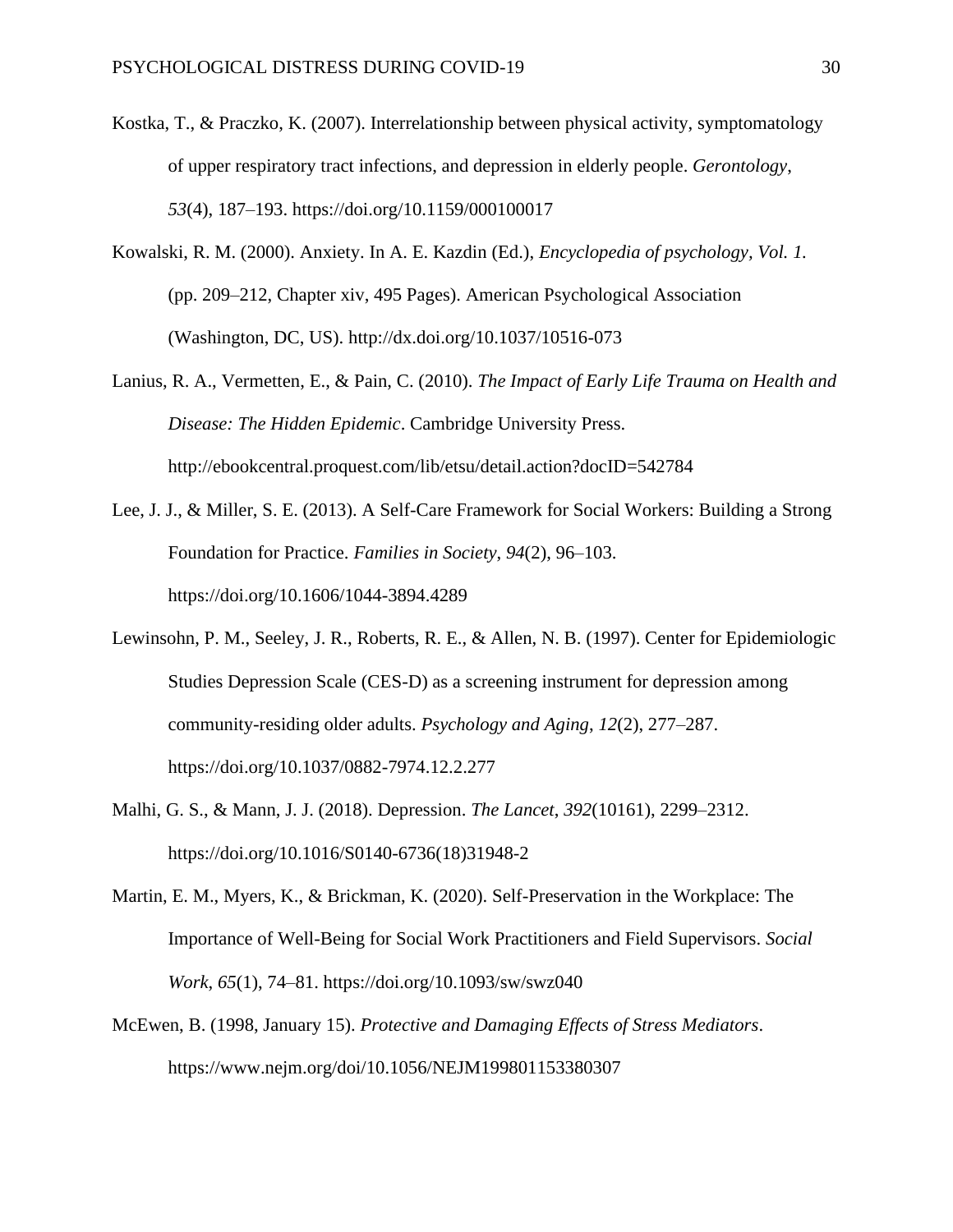McEwen, B. S. (2016). Central Role of the Brain in Stress and Adaptation: Allostasis, Biological Embedding, and Cumulative Change. In G. Fink (Ed.), *Stress: Concepts, Cognition, Emotion, and Behavior: Handbook of Stress Series* (Vol. 1). Elsevier Science &

Technology. http://ebookcentral.proquest.com/lib/etsu/detail.action?docID=4453492

National Institute of Mental Health. (n.d.). *5 Things You Should Know About Stress*. Retrieved February 8, 2021, from https://www.nimh.nih.gov/health/publications/stress/index.shtml

Norris, F. H., Perilla, J. L., Riad, J. K., Kaniasty, K., & Lavizzo, E. (1999). *STABILITY AND CHANGE IN STRESS, RESOURCES, AND PSYCHOLOGICAL DISTRESS FOLLOWING NATURAL DISASTER: FINDINGS FROM A LONGITUDINAL STUDY OF HURRICANE ANDREW*. 40.

- Paul, K. I., & Moser, K. (2009). Unemployment impairs mental health: Meta-analyses. *Journal of Vocational Behavior*, *74*(3), 264–282. https://doi.org/10.1016/j.jvb.2009.01.001
- Radloff, L. S. (1977). The CES-D Scale: A Self-Report Depression Scale for Research in the General Population. *Applied Psychological Measurement*, *1*(3), 385–401. https://doi.org/10.1177/014662167700100306
- Richards, K. C., Estelle Campenni, C., & Muse-Burke, J. L. (2010). Self-care and well-being in mental health professionals: The mediating effects of self-awareness and mindfulness. *Journal of Mental Health Counseling*, *32*(3).

https://go.gale.com/ps/i.do?p=HWRC&u=tel\_a\_etsul&id=GALE%7CA233291361&v=2.  $1$ &it= $r$ 

Rodriguez, S. (2021, March 20). *As the pandemic fades, some Americans are anxious about a return to normal*. CNBC. https://www.cnbc.com/2021/03/20/why-some-are-averse-toreturn-to-normal-post-covid.html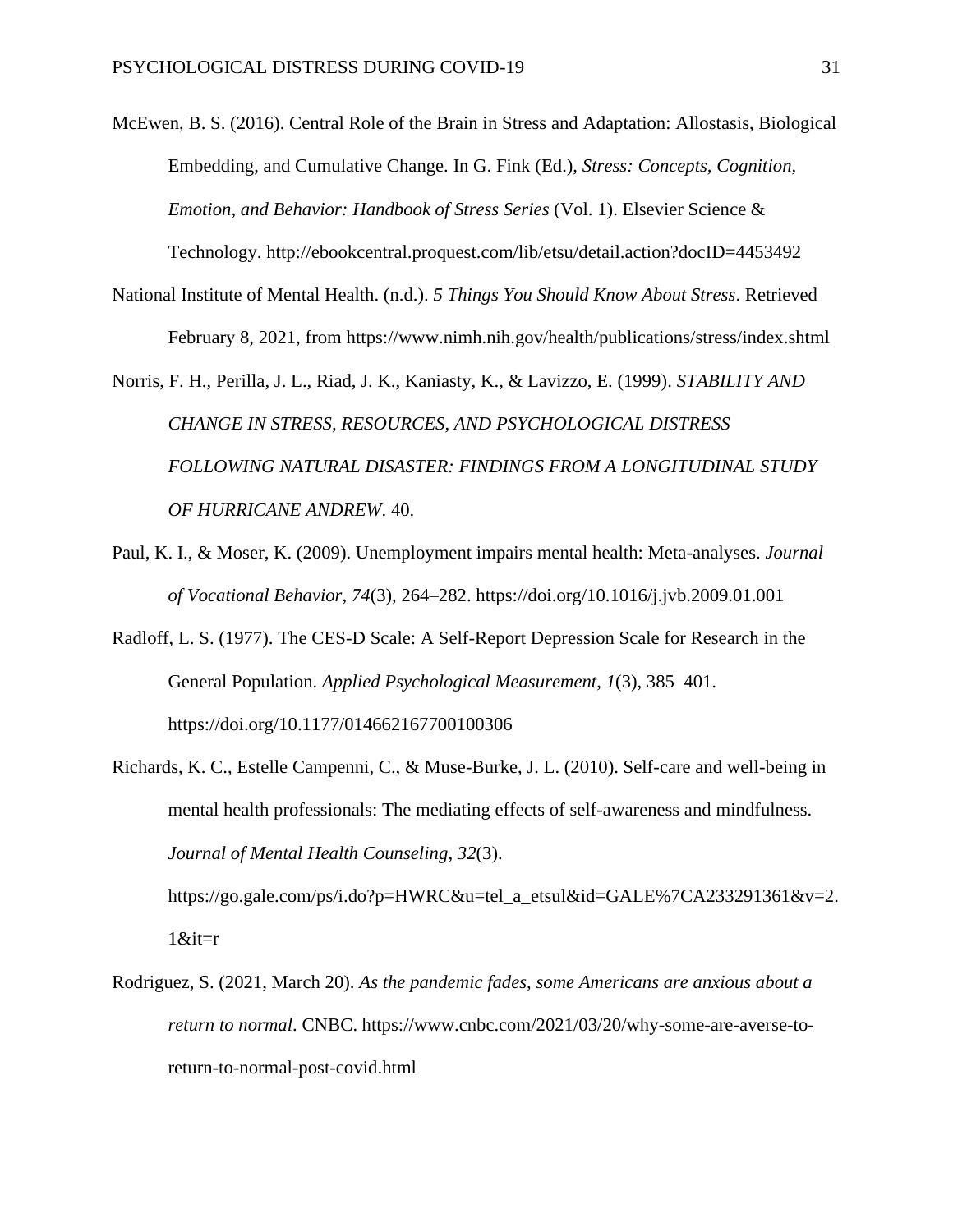- Rupert, P. A., & Dorociak, K. E. (2019). Self-care, stress, and well-being among practicing psychologists. *Professional Psychology: Research and Practice*, *50*(5), 343–350. https://doi.org/10.1037/pro0000251
- Setiawan, E., Wilson, A. A., Mizrahi, R., Rusjan, P. M., Miler, L., Rajkowska, G., Suridjan, I., Kennedy, J. L., Rekkas, P. V., Houle, S., & Meyer, J. H. (2015). Role of Translocator Protein Density, a Marker of Neuroinflammation, in the Brain During Major Depressive Episodes. *JAMA Psychiatry*, *72*(3), 268–275. https://doi.org/10.1001/jamapsychiatry.2014.2427
- Shapiro, S. L., Brown, K. W., & Biegel, G. M. (2007). Teaching self-care to caregivers: Effects of mindfulness-based stress reduction on the mental health of therapists in training. *Training and Education in Professional Psychology*, *1*(2), 105–115. https://doi.org/10.1037/1931-3918.1.2.105
- Spitzer, R. L., Kroenke, K., Williams, J. B. W., & Löwe, B. (2006). A Brief Measure for Assessing Generalized Anxiety Disorder: The GAD-7. *Archives of Internal Medicine*, *166*(10), 1092. https://doi.org/10.1001/archinte.166.10.1092
- Stravynski, A., & Boyer, R. (2001). Loneliness in relation to suicide ideation and parasuicide: A population-wide study. *Suicide & Life - Threatening Behavior*, *31*(1), 32–40.
- Sumner, R. C., & Gallagher, S. (2017). Unemployment as a chronic stressor: A systematic review of cortisol studies. *Psychology & Health*, *32*(3), 289–311. https://doi.org/10.1080/08870446.2016.1247841
- Taha, S. A., Matheson, K., & Anisman, H. (2014). H1N1 Was Not All That Scary: Uncertainty and Stressor Appraisals Predict Anxiety Related to a Coming Viral Threat. *Stress and Health*, *30*(2), 149–157. https://doi.org/10.1002/smi.2505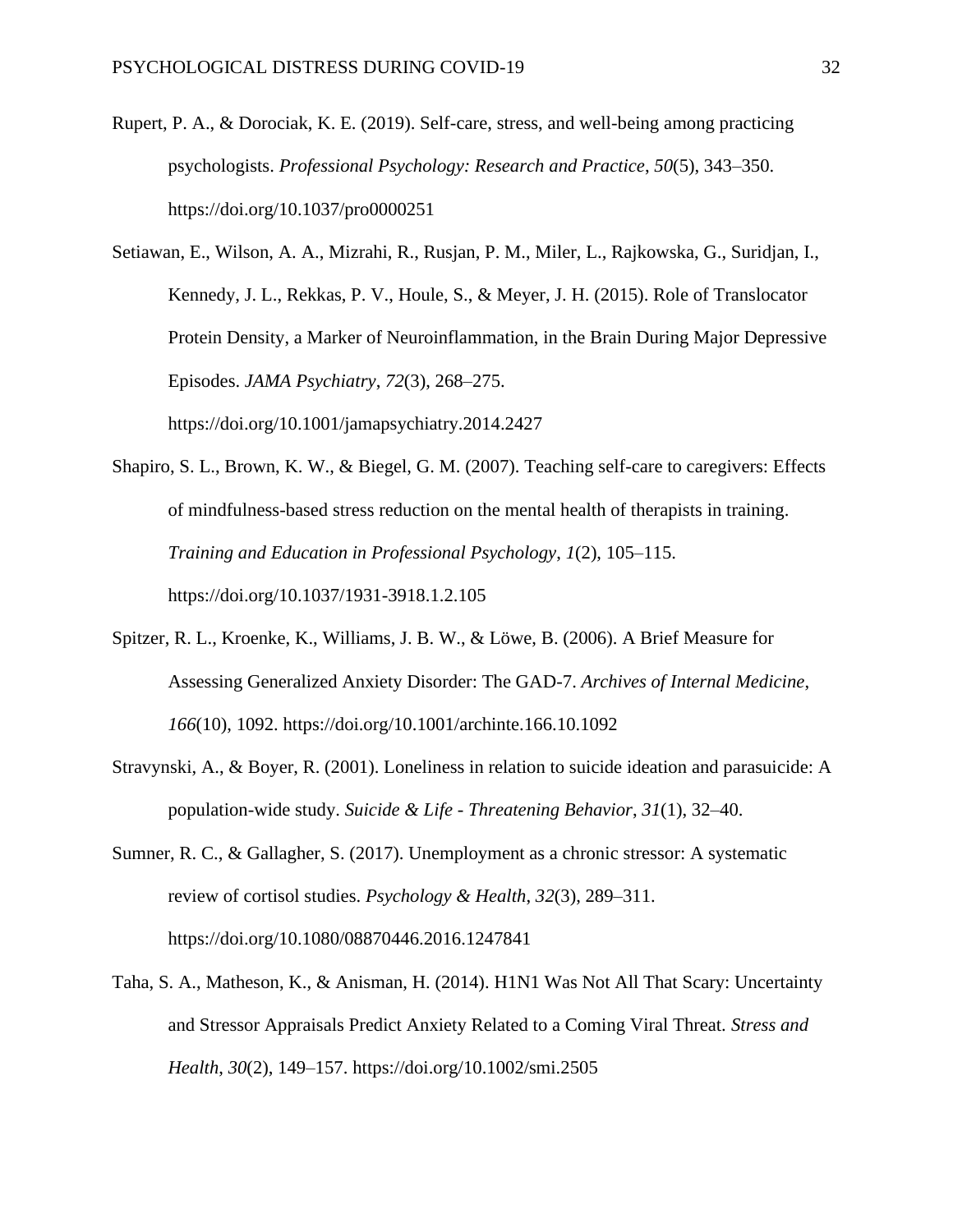- Tully, P. J., Cosh, S. M., & Baune, B. T. (2013). A review of the affects of worry and generalized anxiety disorder upon cardiovascular health and coronary heart disease. *Psychology, Health & Medicine*, *18*(6), 627–644.
- Wang, C., Pan, R., Wan, X., Tan, Y., Xu, L., Ho, C. S., & Ho, R. C. (2020). Immediate Psychological Responses and Associated Factors during the Initial Stage of the 2019 Coronavirus Disease (COVID-19) Epidemic among the General Population in China. *International Journal of Environmental Research and Public Health*, *17*(5), 1729. https://doi.org/10.3390/ijerph17051729
- Weissbourd, R., Batanova, M., Lovison, V., & Torres, E. (2021). *How the Pandemic Has Deepened an Epidemic of Loneliness and What We Can Do About It*. 13.
- Wilcox, S., Ainsworth, B. E., LaMonte, M. J., & DuBose, K. D. (2002). Worry Regarding Major Diseases Among Older African-American, Native-American, and Caucasian Women. *Women & Health*, *36*(3), 83–99. https://doi.org/10.1300/J013v36n03\_06
- Wittstein, I. S., Schulman, S. P., & Bivalacqua, T. J. (2005). Neurohumoral Features of Myocardial Stunning Due to Sudden Emotional Stress. *The New England Journal of Medicine*, 10.
- World Health Organization. (n.d.). *Coronavirus* [Who.int]. Retrieved February 17, 2021, from https://www.who.int/westernpacific/health-topics/coronavirus
- Zahniser, E., Rupert, P. A., & Dorociak, K. E. (2017). Self-care in clinical psychology graduate training. *Training and Education in Professional Psychology*, *11*(4), 283–289. https://doi.org/10.1037/tep0000172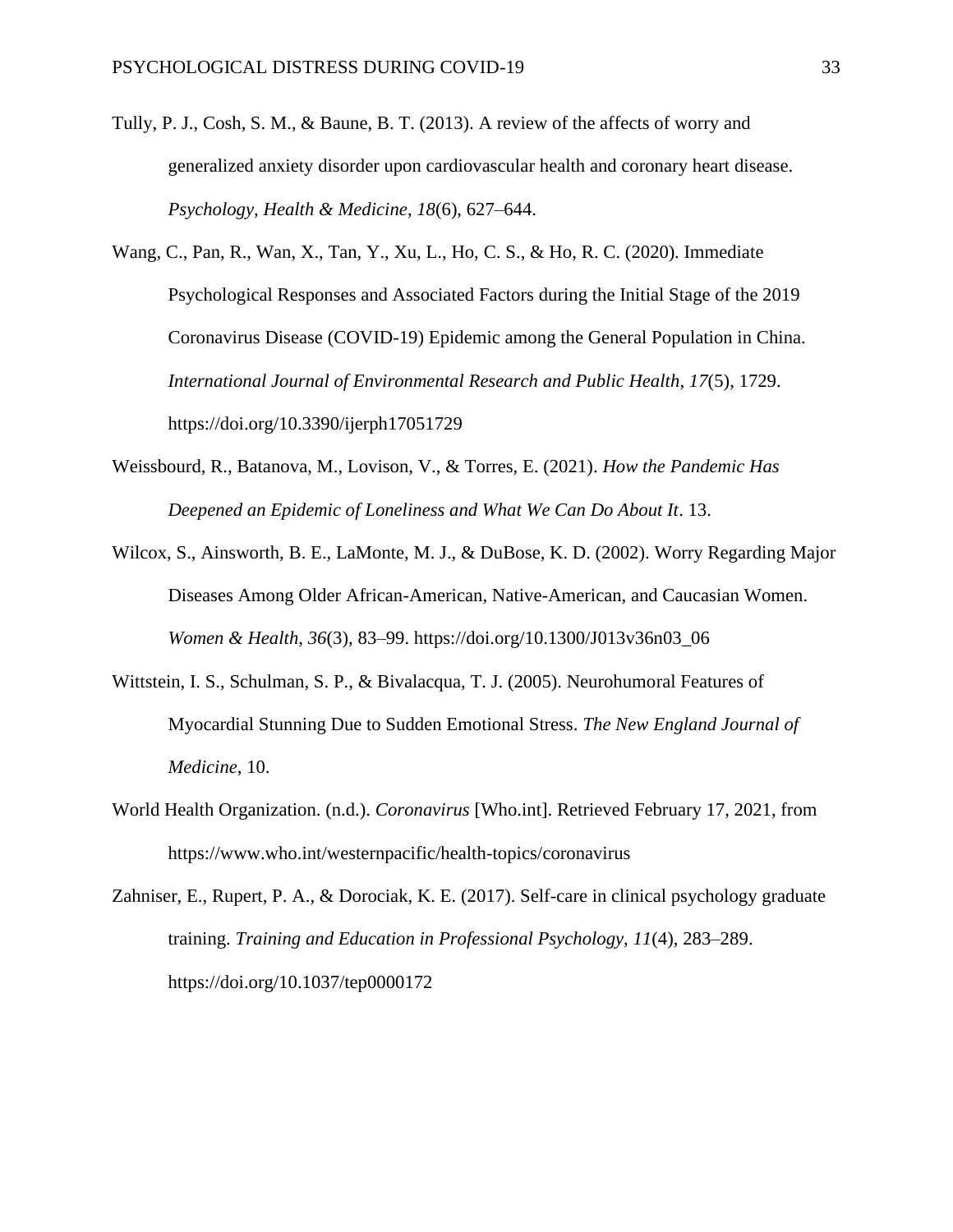ZERO TO THREE. (2017). *The Basics of Infant and Early Childhood Mental Health: A Briefing* 

*Paper*. https://www.cdhd.idaho.gov/pdfs/mental%20health/zero-to-three-iecmh-

basics.pdf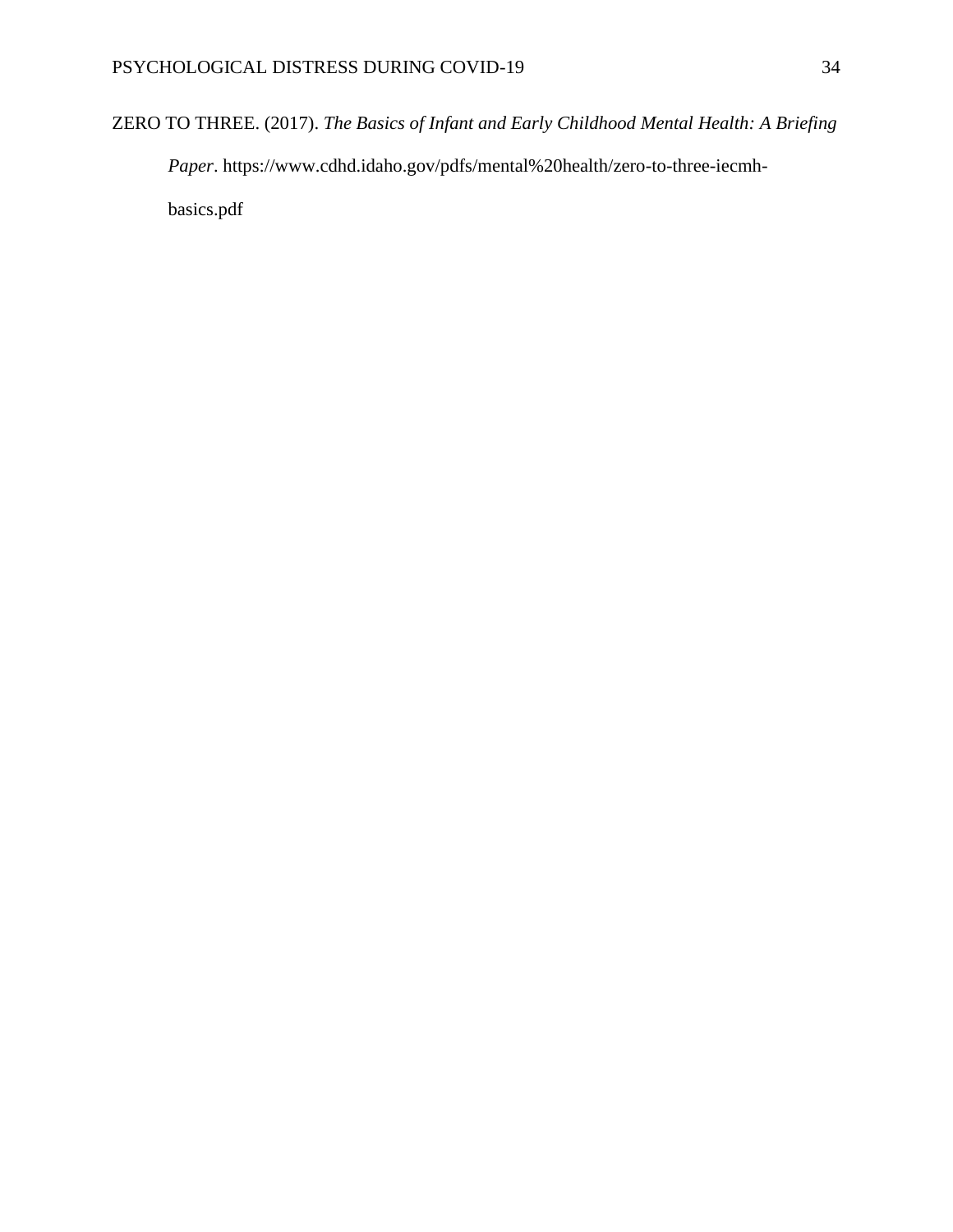**Appendix A**

## *Figure 1*. Histogram of depression change

scores from baseline survey to 6-month

follow up



*Note.* The star indicates the score of the participant who reported contracting COVID-19 at the 6-month follow up.

*Figure 3*. Scatterplot of correlation between self-care and perceived stress.



*Figure 2*. Histogram of anxiety change scores

from baseline survey to 6-month follow up.



*Note.* The star indicates the score of the participant who reported contracting COVID-19 at the 6-month follow up.

*Figure 4.* Bar graph of change in depression from baseline survey to 6-month follow up survey.